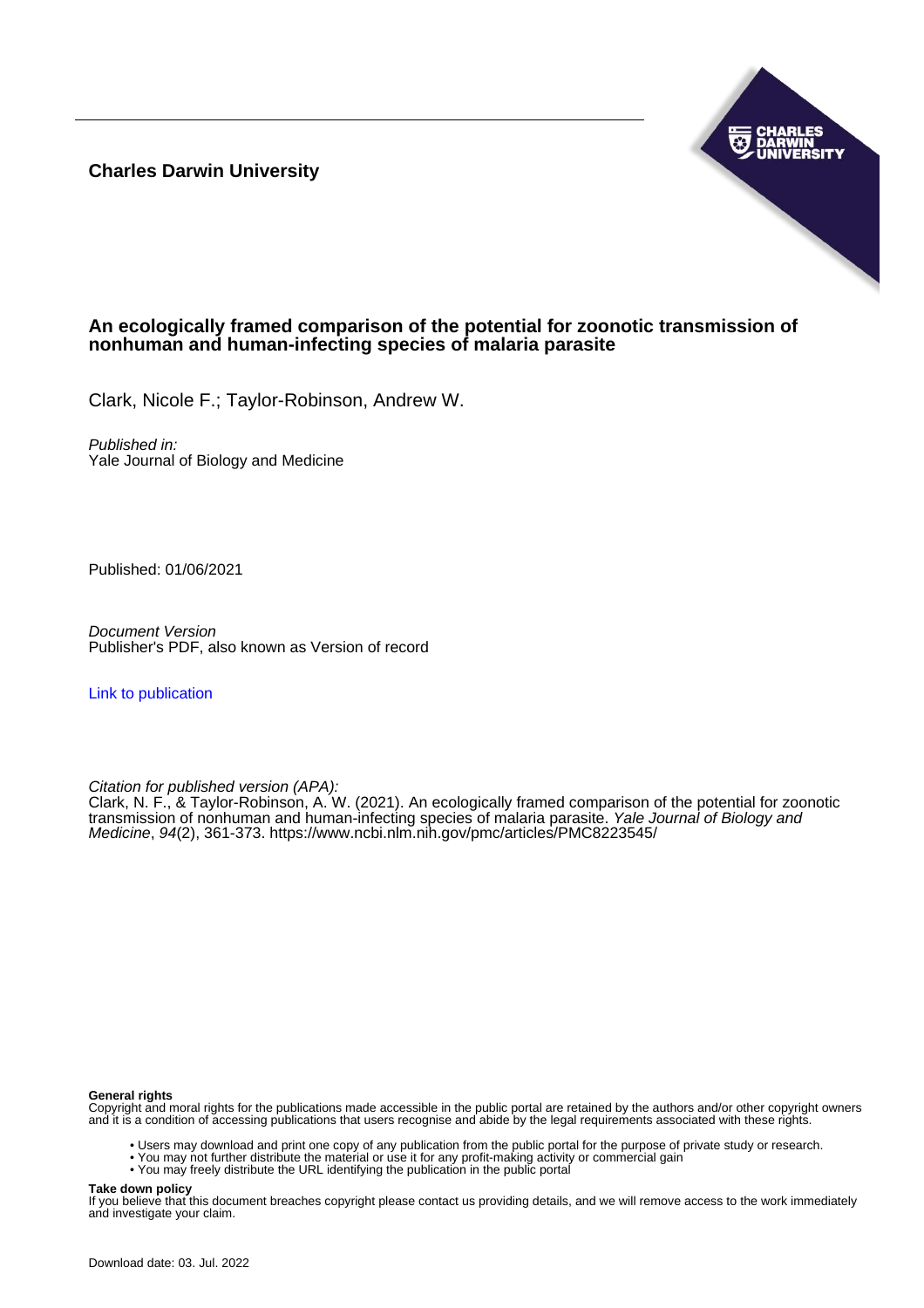# **PERSPECTIVES**



# **An Ecologically Framed Comparison of The Potential for Zoonotic Transmission of Non-Human and Human-Infecting Species of Malaria Parasite**

Nicole F. Clark*a,b* and Andrew W. Taylor-Robinson*c,d*,\*

*a Institute for Applied Ecology, University of Canberra, Bruce, Australia; b College of Medicine and Public Health, Flinders University, Australia; c Infectious Diseases Research Group, School of Health, Medical & Applied Sciences, Central Queensland University, Brisbane, Australia; d College of Health & Human Sciences, Charles Darwin University, Casuarina, Australia*

The threats, both real and perceived, surrounding the development of new and emerging infectious diseases of humans are of critical concern to public health and well-being. Among these risks is the potential for zoonotic transmission to humans of species of the malaria parasite, *Plasmodium*, that have been considered historically to infect exclusively non-human hosts. Recently observed shifts in the mode, transmission, and presentation of malaria among several species studied are evidenced by shared vectors, atypical symptoms, and novel host-seeking behavior. Collectively, these changes indicate the presence of environmental and ecological pressures that are likely to influence the dynamics of these parasite life cycles and physiological make-up. These may be further affected and amplified by such factors as increased urban development and accelerated rate of climate change. In particular, the extended host-seeking behavior of what were once considered non-human malaria species indicates the specialist niche of human malaria parasites is not a limiting factor that drives the success of blood-borne parasites. While zoonotic transmission of nonhuman malaria parasites is generally considered to not be possible for the vast majority of *Plasmodium* species, failure to consider the feasibility of its occurrence may lead to the emergence of a potentially life-threatening blood-borne disease of humans. Here, we argue that recent trends in behavior among what were hitherto considered to be non-human malaria parasites to infect humans call for a cross-disciplinary, ecologically-focused approach to understanding the complexities of the vertebrate host/mosquito vector/ malaria parasite triangular relationship. This highlights a pressing need to conduct a multi-species investigation for which we recommend the construction of a database to determine ecological differences among all known *Plasmodium* species, vectors, and hosts. Closing this knowledge gap may help to inform alternative means of malaria prevention and control.

\*To whom all correspondence should be addressed: Prof Andrew W. Taylor-Robinson, Infectious Diseases Research Group, School of Health, Medical & Applied Sciences, Central Queensland University, 160 Ann Street, Brisbane, QLD 4000, Australia; Tel: +61 7 3295 1185; Email: a.taylor-robinson@cqu.edu.au; ORCID iD: 0000-0001-7342-8348.

Keywords: Malaria, *Plasmodium*, zoonosis, zoonotic disease, transmission, vector, mosquito

Author Contributions: Both authors made substantial contributions to the conception of the work and to literature search, contributed significantly to writing the manuscript, revised it critically for important intellectual content, approved its final version and agreed to its submission.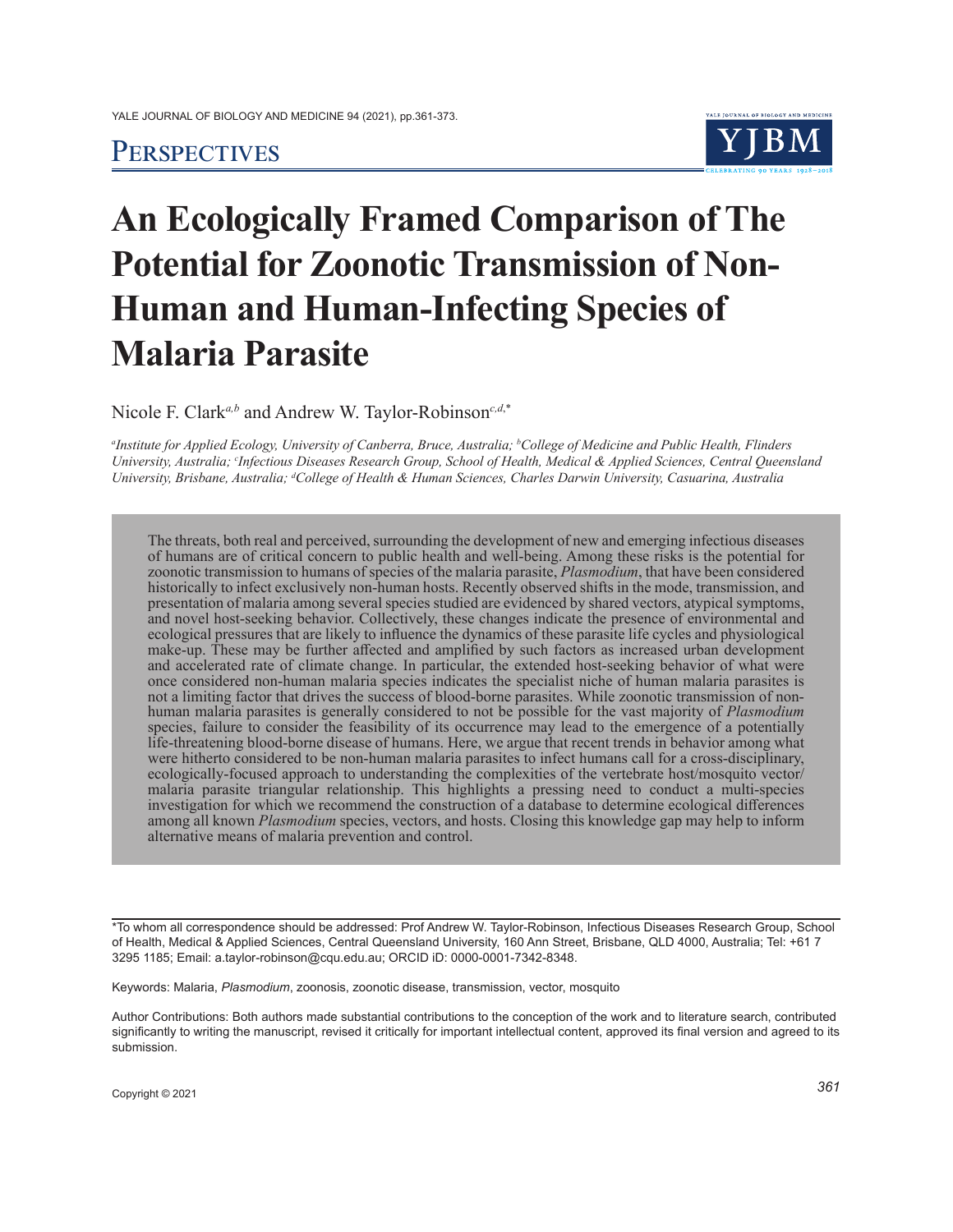## **INTRODUCTION**

Malaria is a disease of vertebrates that is caused by apicomplexan protozoan parasites belonging to the genus *Plasmodium*, among which five species are considered to be specialist human parasites [1], while up to 30 infect non-human primates [2]. There is a broad spectrum of specialization that exists in nature, so that not all specialists are parasites and not all parasites are specialists [3]. However, in changing conditions it might be argued that there are no true specialists and that generalism is simply a means to avoid one's own extinction [3,4]. While it may be reasoned that parasite species which depend on one host only are not likely to stray from such an arrangement, the very existence of zoonoses provides a counterpoint [5]. Like those between humans and *Plasmodium* species, the relationship between host and parasite is not mutually exclusive [6]. Hence, the ability to infect a range of hosts forms a strategic and imperfect relationship, rarely dependent on a single factor but instead a collection of unique and varied biological drivers [7]. One might consider that when placed under specific pressures, all species are destined to specialize. However, this does not guarantee success, especially in the case of parasites, as specialization is rarely conducive to either host or parasite success [3].

As evidenced by the current COVID-19 pandemic as a prime example of a disease of zoonotic origin [8], one need not understand the origin of a disease in order to take control and prevention measures. There are many other examples of epidemics of newly emerging and re-emerging infectious diseases that continue to pose a risk to public health [9]. Indeed, to date only one infectious human disease, smallpox, has been eradicated successfully [10]. Significant proportions of the global population have experienced ill-prepared management of healthcare responses to unexpected localized epidemics that have swept across South America, Asia, and Africa, taking millions of lives [11]. However, prevention is better than cure, particularly when it concerns *new* and emerging infectious zoonotic diseases [12,13]. Without identifying potential threats, we cannot hope to prevent all zoonotic disease, as it is not sufficient to simply identify established human pathogens and to treat only outbreaks of those known diseases that they cause [13- 15]. The emergence of SARS-CoV-2 has demonstrated a lack of knowledge in relation to zoonoses, highlighting that what we think we know is often contrary to what we are able to observe, let alone quantify [8,12,13]. Unfortunately, such is the short-term nature of politics that governments are committed to resolve issues head on, identifying a problem only when it becomes one [16], so in effect we wait until the new disease finds us. However, there is undeniable logic in considering that this "bandaid approach" will eventually fail because for zoonotic diseases it is not a question of *if*, but instead *when*, and how soon the next outbreak will occur.

For fear of stating the self-evident, not all infections nor the organisms that cause disease are equal. Many infections are caused by viruses while others are caused by bacteria and some – such as malaria – are caused by protozoan parasites. Given that all species must adapt to survive or else face extinction, a number of factors are independent of infection control procedures [7]. What is now recognized as *Plasmodium* began as a simple protozoan species diverging from a single ancestor under the same pressures as the clade from which it diverged [17]. As for malaria parasites, ecological investigations have revealed that parasites first thought to be specialists infect not one but a kaleidoscope of host organisms, offering plenty of potential to diversify infectious zoonotic disease [3,18]. Therefore, parasitological research that focuses on and assumes an exclusive relationship between a single parasite and a single host species, such as that between humans and *Plasmodium* species, exposes a potential fallacy due to the contraindicatory existence of zoonoses. As history reminds us, diseases can arise in humans from animal reservoirs in just a few short decades; for instance, supposedly "non-human" malaria species are not incapable of making the switch to infect humans [19-21].

Transmitted by the infectious bite of female mosquitoes of the *Anopheles* genus, the blood-borne disease commonly referred to as human malaria has long been considered a major public health concern. The four species of malaria parasite that typically infect human beings are *P. falciparum*, *P. vivax*, *P. malariae*, *P. ovale*, to which may be added two relatively new discoveries of *P. knowlesi* and *P. cynomolgi* [22,23]*.* Malaria is responsible for the death and suffering of millions of people every year, mainly in the tropics and sub-tropics, so presenting an ongoing global health challenge to reduce its unacceptable burden [5,15,23,24]. Despite decades of development the approval of an efficacious vaccine is still a distant dream, a situation compounded by the continuing heavy reliance on increasingly less effective chemotherapeutic regimens to which parasite resistance has evolved [25]. There is a unique association between vectors, parasites, and their human host species that is complicated further by the transmission of the disease [26]. Moreover, efforts to curb the disease are confounded by the need to control the biting behavior and widespread distribution of *Anopheles* vectors that facilitate transmission of the parasite. In recent times other mosquito species have also been shown to be permissive to infection [27,28]. Due to these complex and compounding factors, how to combat malaria is regarded to be one of the greatest and most enduring problems faced by humanity [20,26].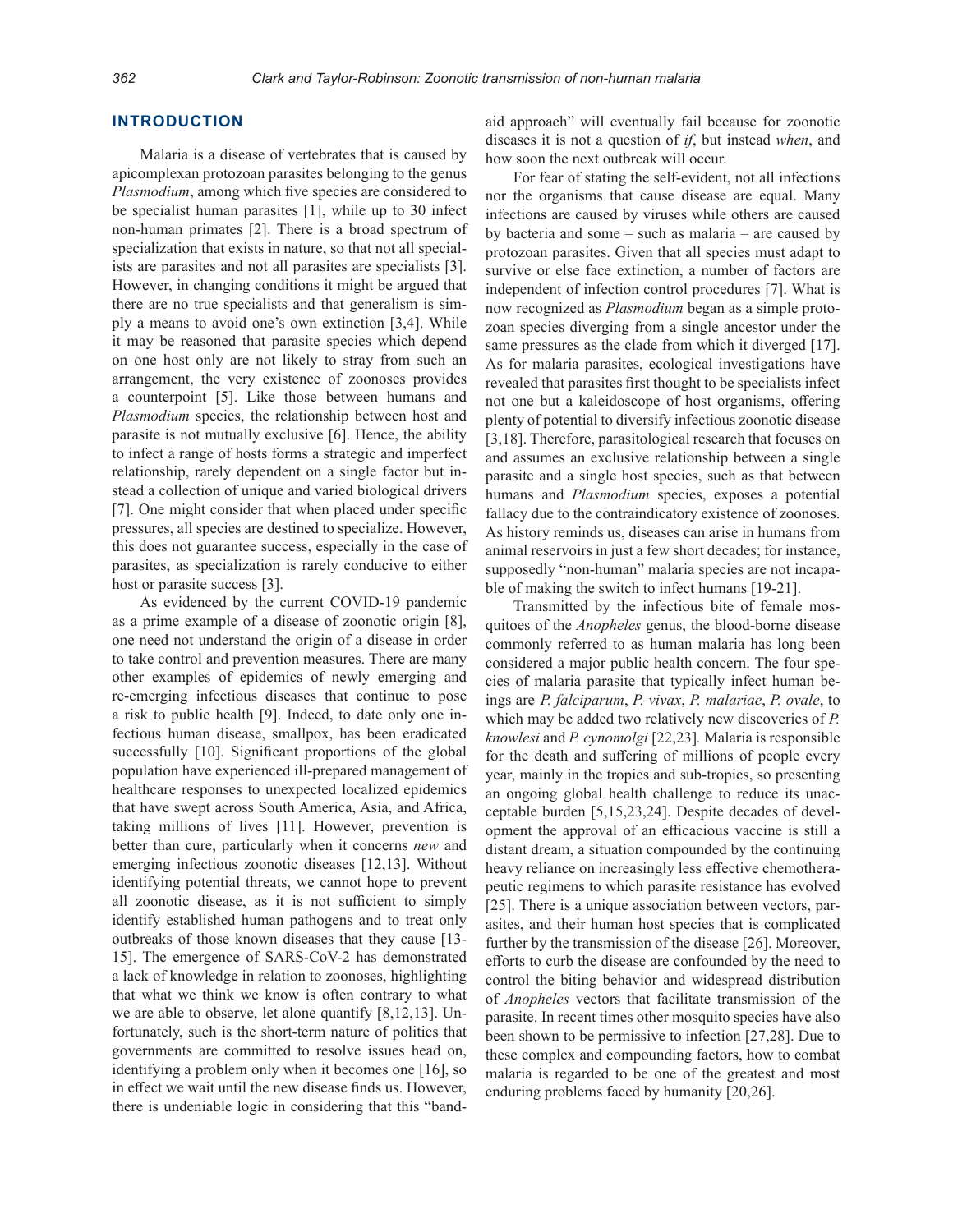# **ECOLOGICAL PERSPECTIVES OF MALARIA**

Traditional disciplines such as parasitology that are founded on the observation of host-parasite interactions seek to understand epidemiological concepts [18,20,29]. However, while effective at offering ways to manage outbreaks, these approaches arguably provide little scope for identification of disease origin and hence zoonotic origin or "patient zero" [30]. Malaria is a multi-faceted, multi-dimensional host-parasite system that encompasses a complex interplay of selective pressures, including co-adaptation and speciation, all accelerated under a host-parasite relationship [4,19,31-37]. The association between host and parasite is as complex as that between parasite and vector [33]. Each stage of parasitism is critical to the process, with the end goal to reach the host [27]. By definition, a *Plasmodium* parasite requires a vector for transmission to the human host, yet this target is often confounded by virulence, resistance, and in some cases, by the death of the host [27,38]. Survival of both parasite and host may be seen as the favorable outcome of a complex arms race, where the death of a parasite signals a dead end host and over time repetition of such an event may spell local or global extinction [31,39]. Unfortunately, the success of human malaria is inordinately high [26,40,41]. Thus, finding answers to a multi-faceted, arguably 'wicked' problem requires a similarly multi-faceted approach. At a time when zoonotic diseases are on the rise, we cannot afford to ignore potentially novel solutions, particularly those that are ecologically focused [4].

In order to understand *how* and *why* these infections occur, gaining an awareness of the ecology of malaria parasite systems is crucial [5,34,36,37,42,43]. However, most studies so far have not enabled accurate predictions of wide-scale changes concerning the zoonotic potential of parasite species, including *Plasmodium* [32,33,44]. By focusing narrowly on a select few model species non-human plasmodia are largely ignored. Therefore, it is useful to take a pliable perspective of these variables to predict systems flux [42,44,45]. As is frequently attempted with ecological investigations, such a view may be constructed by drawing on both new and existing knowledge that does not limit our observations to a possible specialist fallacy [3,46].

Studies that attempt to describe limiting factors among non-human malaria species are unfortunately seemingly obscured by an overwhelming body of literature that captures only a fraction of malaria-host interactions, while no research has explored the zoonotic potential and risks of non-human malaria parasites [27,47]. The application of genetics has refined potential nuances as all forms of life on earth are bound by the species concept [48], including blood-borne parasites [49]. Certainly, the success of human malarias indicates a unique and highly specialized host-parasite association [35,50,51]. Although the relative contributions of genetics versus environment are not discussed in depth here, importantly Darwinian explanations that focus on the species concept highlight the need to understand ecological perspectives which elucidate *how* specific parasite species – regardless of their phylogenetic origin – operate in their present environment, *before* they are labelled as the etiological agent of a new zoonotic disease. Thus, identifying such risk factors offers the potential to determine not only risk species but how each operates within its current ecological niche [7,14,30,52].

Several studies have employed a mixed methods approach to start to explore multi-species dimensions [35]. For instance, a few species that are etiological agents of rodent and primate malarias are being explored in place of species that cause malaria in humans [41,42,50,53]. Additionally, species that cause avian malaria have been utilized to model the transmission and overlap of multiple host and vector species by comparing risks associated with potential zoonosis [36,45,54]. In general, however, standardized methodologies limit these comparisons to a single or handful of species of either host or parasite, largely ignoring a plethora of unidentified risk factors in other potential risk species [35]. Consequently, these investigations lack insight and thus represent neither an ecological nor a multi-species approach capable of detecting critical changes that lead to zoonotic disease outbreak [31,32].

While a strong inference from these alternative studies is that multiple species can provide a platform for inquiry [6,42], there has been precious little research to address potential shifts in the various mechanisms that drive the transmission of human malaria species. Importantly, surveillance studies should consider zoonotic risk from an ecological perspective and identify factors among all *Plasmodium* species, especially those thought capable of making a switch to humans. The proceeding sections discuss potential risk factors from both biological and ecological perspectives. Such multi-disciplinary observations may not only help to identify risk factors among existing human malarias but also to determine zoonotic risk relating to a broad range of apicomplexan parasite species.

# **ZOONOTIC RISK**

The incidence of zoonoses is on the rise [52,55]. This poses a significant public health concern that among malaria-host systems has yet to be addressed [4,35,39,43]. As discussed above, several studies have shown that parasite species respond differently to environmental and ecological pressures which accelerate changes in these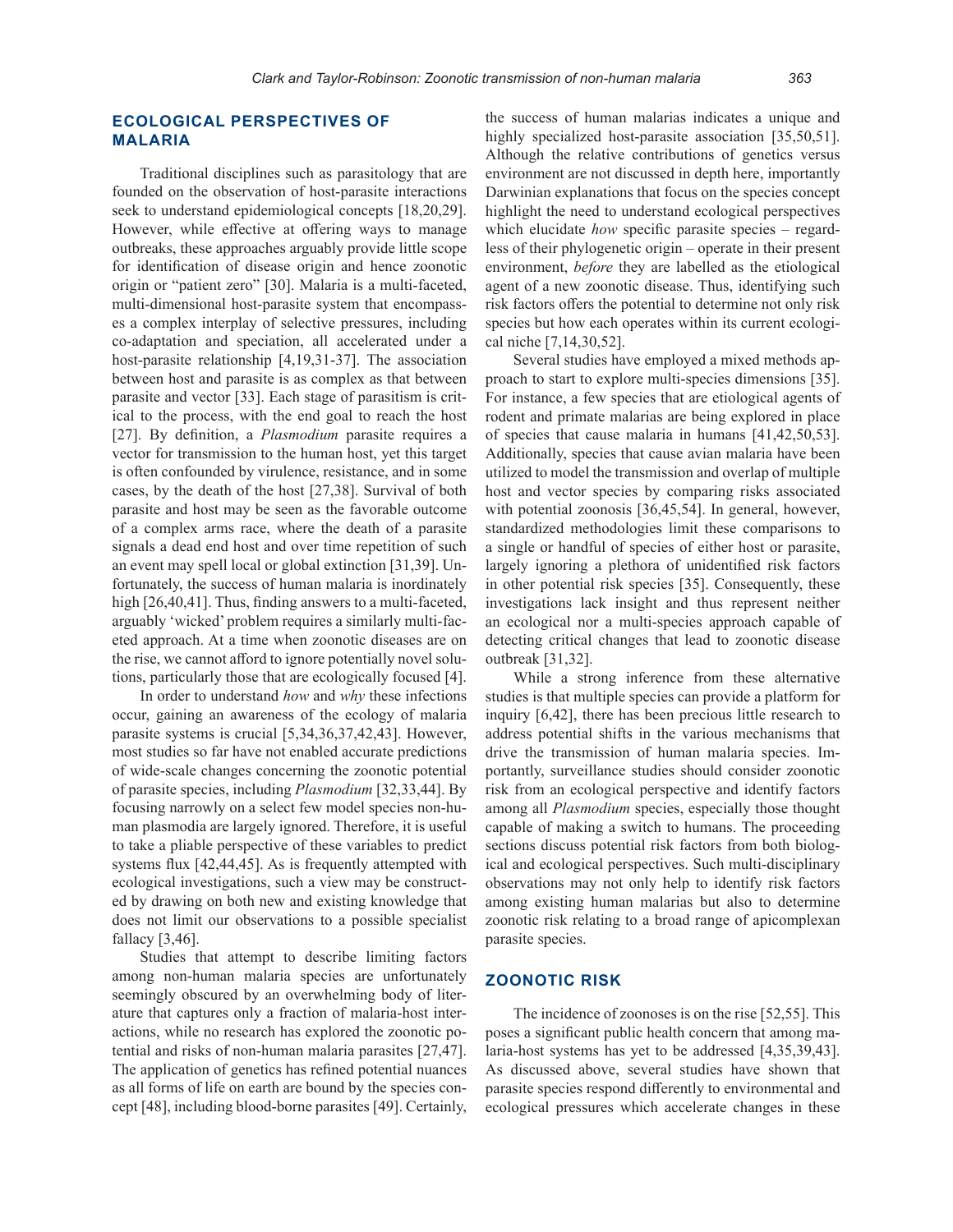systems [4,6,36,51,56,57]. Identifying and/or evaluating the perceived risk among new and emerging infectious diseases is an important step towards the development of strategies that may be implemented to control infectious disease epidemics [39,43,51]. An equally vital step is to gain an understanding from an ecological perspective of the mechanisms that drive the development of these diseases [4]. Only through a comparative examination of the responses of multiple species experiencing the same environmental pressures can we start to comprehend those which present the greatest threat of zoonotic disease in humans [29,34,36,37,58].

It is important to ascertain whether physiological and biological limitations truly exist among all non-human blood-borne parasites. As a result, and if subject to selective pressures, might zoonotic potential exist on a sliding scale such that some species present as a greater risk than others? If so, concentrating solely on *Plasmodium* species that currently infect humans is not necessarily an accurate predictor of future human malaria risk factors since narrowing the focus may inadvertently dismiss the zoonotic potential of other blood-borne apicomplexans  $[27,36,37,51,59]$ . As a result, it may be important to consider not only how human malaria species adapt to change, such as through selective mutations for chloroquine resistance [60], but how different or how well neighboring species infecting other organisms also perform or respond to these changes [30]. This is because, despite the apparent differences between non-human and human malaria parasites to selective pressures [51], accelerated ecological and evolutionary drivers, such as rate of climate change and human encroachment [4], can drastically alter the behavior of blood-dwelling parasites, especially their biology and physiology [61].

#### **SPONTANEOUS MUTATIONS**

From an anthropological perspective it is easy to overlook the fact that malaria is not exclusively a disease afflicting humanity. Hence, the evolutionary success of malaria parasites is not measured exclusively by the infection of humans [62]. Malaria parasites belong to a diverse phylum known as Apicomplexa, wherein several species belonging to the order Haemosporidia [21,34,36,37,62] are known to inflict malaria or malaria-like symptoms on a range of vertebrate host species [63]. The family Plasmodiidae comprises more than 200 species of the genus *Plasmodium* which cause malaria in animals, among them the five aforementioned species that are now recognized to infect humans [21]. Evolutionarily convergent with this, in a suggested polyphyletic group in the family Haemoproteidae, are several species of the genus *Haemoproteus,* which are also known to cause malaria among, birds, reptiles, and amphibians – collectively (if, arguably, incorrectly) referred to as "avian malaria" [34,36,39,62,63].

Most parasites that cause malaria rarely specialize; species which are responsible for avian malaria form an incredibly diverse taxon [34,36,37]. Their adaptability and potential to acquire new hosts is not an exception to the rule as most species are generalists [17,18,36,37,64- 66]. However, physiological differences between avian malaria and human malaria do exist. Avian malaria parasites belonging to the Plasmodiidae (a taxon also including the Haemoproteidae) do not undergo asexual reproduction during the blood stage of the life cycle, a key difference that distinguishes *Haemoproteus* from *Plasmodium* and thus human malarias [21,35,51].

Considerable debate has long existed regarding the phylogeny of malaria parasites. Current thinking is that of the recognized human species at least *P. falciparum* is unlikely to have originated from an avian counterpart but instead is of ape origin [51,67]. An earlier proposal of haemosporidian ancestry remains unresolved as different research on limited DNA sequence data examined mitochondrial and apicoplast lineages, thereby leading to contradictory findings [5,25,34,65,68-70].

There has not been a recorded case of infection of humans by any avian malaria parasite species. An unethical study performed in the 1940s that saw two individuals of African descent inoculated with *P. relictum* demonstrated a slight rise in temperature but did not induce malaria. It was concluded that a lack of blood schizogony may explain why avian malarias do not cause disease in humans [71]. However, human disease potential has been examined for only one of several species of avian malaria. Asexual blood stage parasites are also prone to spontaneous epigenetic activation, making them physiologically capable of altering their reproductive strategies to suit prevailing conditions [72]. This suggests that if even a single limiting factor is breached, leading to just one isolated event (namely asexual reproduction by an avian malaria), hypothetically it is feasible that a single oocyte could result in a new human disease [73]. This scenario presently poses a low zoonotic risk. Yet, we should be vigilant to the future possibility of selective pressures exerted by escalating anthropogenic changes to the environment, such as climate conditions or geographical access, driving the emergence of novel parasite phenotypes [74,75].

The ability to switch between alternative reproductive strategies, such as turning on and off asexual reproduction, is firmly accepted for many unicellular organisms (prokaryotes) when subjected to rapid changes in environmental stressors such as temperature and oxygen levels [51,76-78]. Several possibilities for mutation are likely to exist as blood schizogony is not a limiting factor, extra-erythrocytic development also occurring in the bone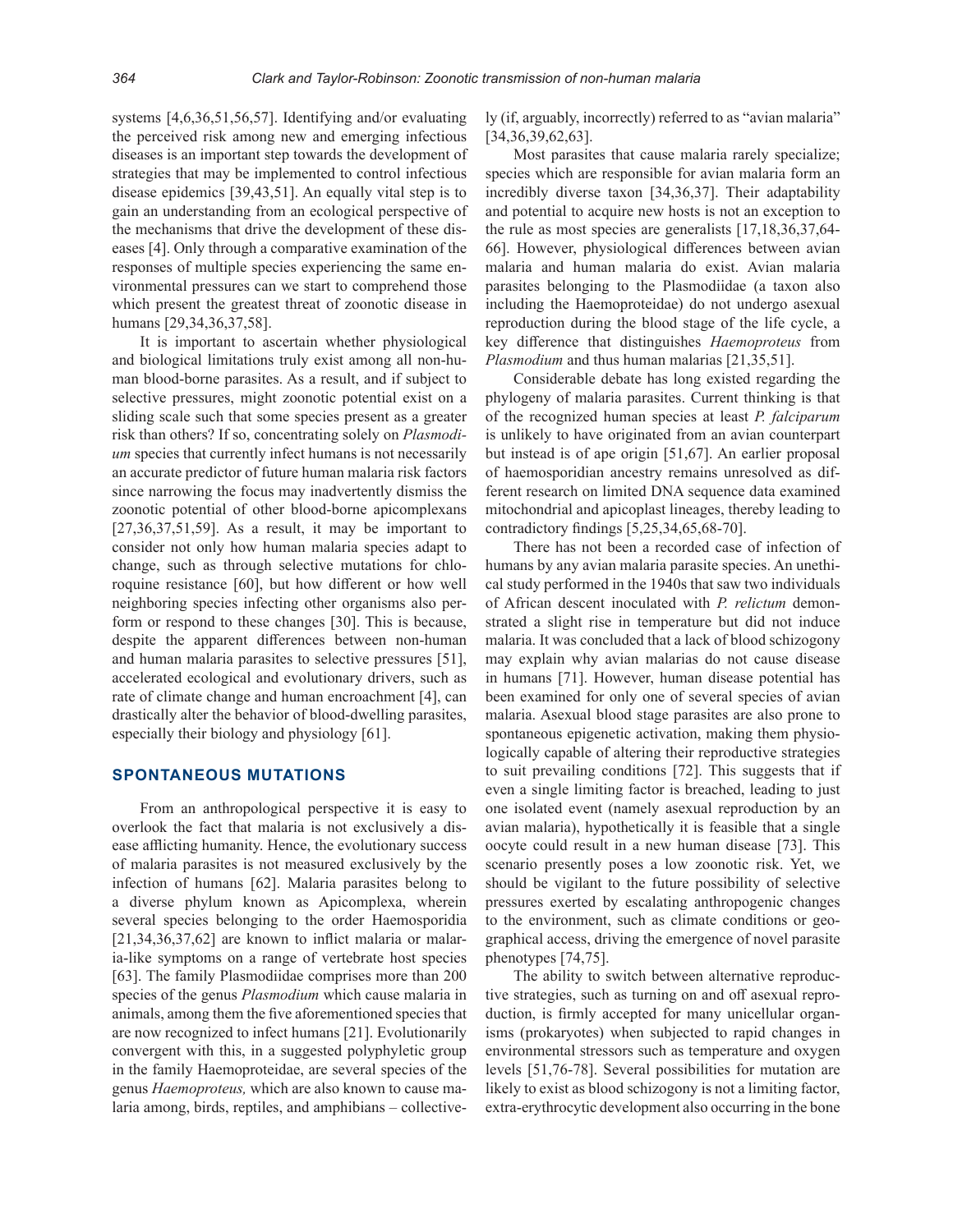marrow [79]. Thus, arguably the zoonotic threat from avian malarias cannot be excluded [27,79]; several species that do not infect humans infect our close relatives – a key marker of zoonotic potential [70,80]. The phylogenetic origin of blood-borne parasites [34,36,37,81] does not compromise their ability to induce disease in higher order eukaryotes [66]. Indeed, we know that zoonoses of other pathogens can emerge even among distantly related species, as evidenced very recently by SARS-CoV-2 outbreaks reportedly originating from animal reservoirs of bats, pangolins, and mink [8,82]. In common with all disease-causing microbes, *Plasmodium* species undergo genetic mutation. Hence, while the possibility of people becoming infected by malaria parasites of avian origin and/or other haemosporidians may be slim, it should not be ruled out.

The propensity for spontaneous mutations is also established for human malaria species, exemplified by drug resistance to chloroquine and artemisinin [60]. There are several instances where spontaneous mutations have been reported among multiple *Plasmodium* species [83], suggesting current limitations of non-human malaria parasites are likely to be temporary. Risks may also come through close contact between humans and animals, providing an additional route for spontaneous mutations to occur. Additionally, recent research on the behavior of avian malarias suggests that one species may alter the behavior of its mosquito vector but the exact function of this is still not known; this knowledge gap could be masking a serious public health risk [61]. Furthermore, assessment of the genomic ancestry of six genetically distinct populations of *P. falciparum* in sub-Saharan Africa demonstrated that the phylogeography of human malaria parasites is subject to artificial pressures, selecting for resistance to uncomplicated treatments [5,24]. Genetic variance and inbreeding occurred among these isolates from the time antimalarials was introduced, where selective evolutionary constituents passed on artemisinin resistance associated with human populations [24].

While biological and physiological differences in non-human malaria parasites – in a vacuum – may *initially* act as barriers to limit zoonotic potential, given their unicellular nature and rapid replication rates, the genetic and life history traits of these organisms suggest the contrary [66,70].

#### **MITOCHONDRIA AND PLASTIDS**

Spontaneous mutations may also occur in organisms of secondary endosymbiotic origin. Plastids are highly sensitive organelles able to alter their function according to specific changes in their environment, such as light, temperature, and water loss [47]. Organisms containing a plastid can substantially alter their biology in response

to epigenetic cues immediately following environmental triggers [47,84]. Unique to all apicomplexans, species of the order Haemosporidia contain a remnant chloroplast or plastid, an endosymbiotic organelle referred to as the apicoplast [85]. This ancestor of chloroplasts has lost its photosynthetic capability but has retained components of the electron transport chain for photosystem I, ie, ferredoxin and NAD<sup>+</sup> [85].

The apicoplast is an indispensable organelle, functioning as an important site for the metabolism of haem and type II fatty acid synthesis, making it an excellent drug target [86,87]. However, the precise role that these metabolic pathways play in the reproductive strategies and/ or virulence of malaria parasites is not completely known [88-90]. Additionally, the versatility and flexibility of plastids in secondary endosymbiosis is well-documented, including accounts of complete migration of plastome transcripts and spontaneous activation of complete nuclear transcription for photosystem I and photosystem II [91,92]. Complete recovery of a photosystem in the prokaryote cyanobacterium *Anabaena* has been reported [92]*.* Similarly, a non-photosynthesizing apicomplexan in the gut of live corals contains the full complement of genes involved in chlorophyll biosynthesis – enabling the genetic capacity when prompted [93]. These diverse examples draw attention to the potential threat carried by advantageous and spontaneous mutations among apicomplexans.

Plastids can function with minimal genes and several photosynthetic eukaryotes are shown to adapt despite this apparent limitation, indicating possible flawed rationale in designing drugs to arrest plastids and thus, indirectly, parasite function. Plastomes of two mutant plants seemingly functioning normally showed complete arrest of photosystem II, a key component of respiration – but which apicomplexans function without – yet with survival of chloroplast function [94,95]. Similarly, plastids found in parasitic plants function comparatively to those in apicomplexans [96]. Several species of parasitic plant containing a plastid have evolved beyond a reliance, either partial or complete, for photosynthesis [96]. This marks an important parallel between parasites and the perceived competence of plastids to function efficiently while possessing minimal hardware required for energy production. This highlights the risk that spontaneous mutations to existing human malaria species as well as to new potential zoonotic species may pose to human wellbeing.

The plastid is not the only apicomplexan organelle that is subject to spontaneous mutations as the mitochondrion is also susceptible to changes. In fact, human malaria parasite species are known to alter the function of mitochondria as well as the apicoplast, evidenced by resistance to specifically targeted drugs [5,97]. It is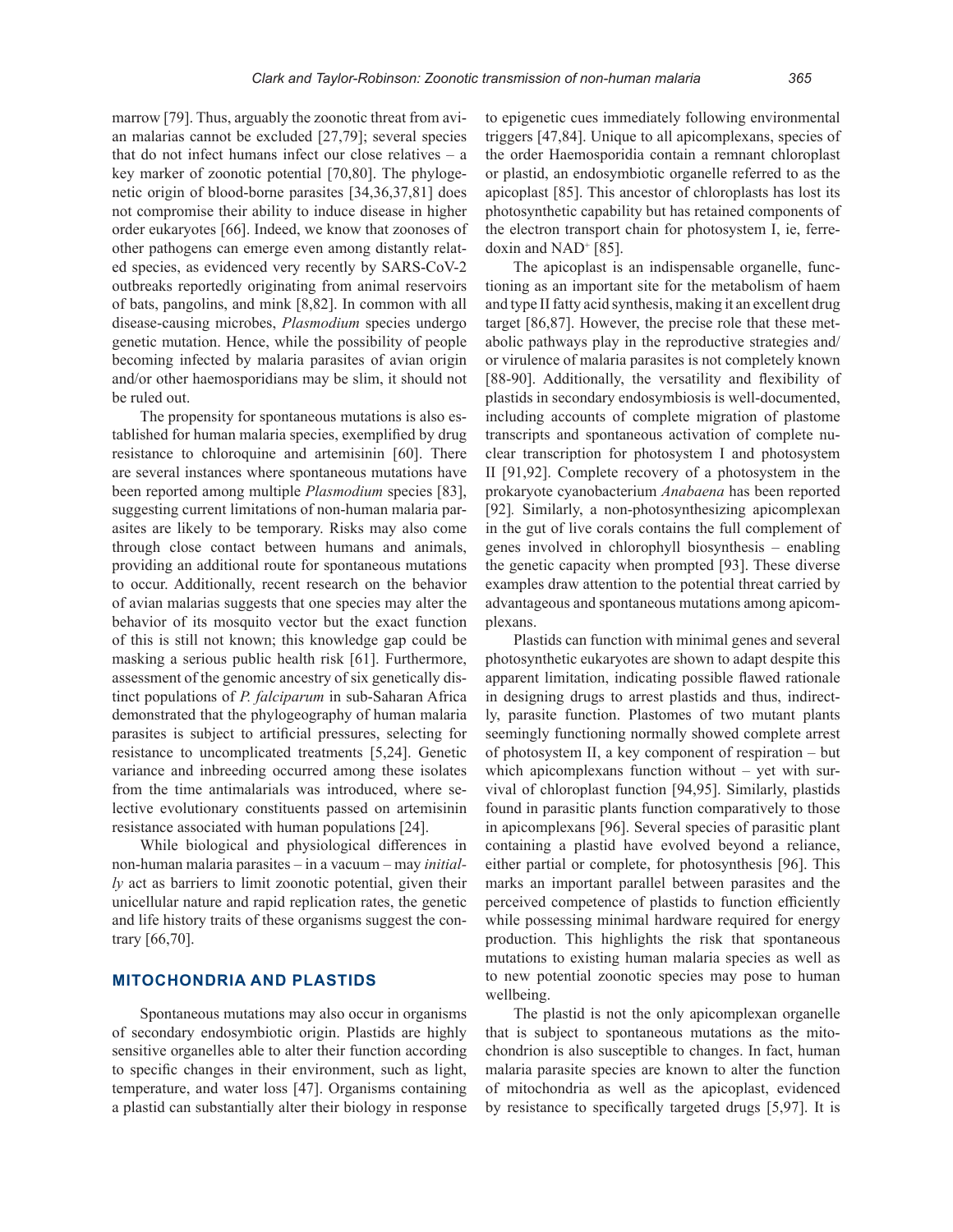appropriate here to reiterate that plant parasites, which like apicomplexan parasites also share both a plastid and a mitochondrion, offer a potentially useful comparison. For the parasitic mistletoe *Viscum album* it was reported that massive gene loss had occurred due to epigenetic phosphorylation, causing altered biochemical pathways*.*  The parasite was found to completely lack mitochondrial respiratory complex I activity [98,99], an essential function of the mitochondrial electron transport chain that until recently was considered indispensable to mistletoe. Drawing comparisons between apicomplexans and plant parasite species can provide insight into the strengths and weaknesses concerning the function of indispensable organelles in parasite species, particularly if the mitochondrial and plastid genome sequences of both are known. These examples provide support for the notion that stressors, both environmental and artificial, may trigger spontaneous mutations in secondary endosymbiotic organelles of parasite species, and thus which may be applied to the apicoplast or mitochondria in *Plasmodium* [5,24,90,96]. Monitoring such risks may confer an additional benefit by offering a deeper insight into the future management and control of existing and new human malaria species [87,100].

The zoonotic potential caused by spontaneous mutations among apicomplexan parasite species should not be overlooked [27,36,59,81]. This suggests that recognized physiological barriers such as a lack of blood schizogony and organelle function do not appear to limit the potential risk factors towards zoonotic malaria. Such false securities more than likely run contrary to any risks imposed on new and emerging infectious diseases and thus must be identified [22,37,61,81,101]. Hence, regardless of any differences between non-human and human malaria species, available evidence suggests that species that do not currently infect humans could, in response to stressors, still be capable of spontaneous mutations [21,36].

# **SHARED VECTORS**

Despite the numerosity of blood-borne parasites, records of vector species are limited. In particular, knowledge concerning vectors of avian malaria are fragmented at best and in some cases data on vectors are absent entirely, particularly for those that infect reptiles [54,64,102-104]. Although not considered to induce disease in humans, a number of vectors of non-human malaria still bite humans [105-108]. Therefore, with the exception of *P. relictum* it is unclear whether or not even a single one of these species is capable of transmitting infection to humans or whether one or more species may already cause as yet unrecognized disease in humans.

Amplifying this risk is the sharing of vectors between humans and animals, particularly those that transmit

non-human malaria but also come into contact with humans to transmit other human diseases such as lymphatic filariasis [109,110]. Likewise, some vectors of avian malaria include those that transmit human malaria [64,105]. While *Haemoproteus* is not yet known to infect humans, recent findings demonstrate frequent contact between humans and this species does occur. Dissection of known dipteran vectors for species of avian malaria revealed that blood meals contained both the host and human blood, indicating a shared zoonotic risk for *Plasmodium* species, but also for transmission of other blood-borne pathogens [64,103,105].

#### **NOVEL HOSTS AND VECTORS**

Given the vast body of literature available it is difficult to discern clearly novel host trends, yet the etiology, epidemiology, and case reports of human malaria have changed over recent decades. Documented risks of the disease and the number of parasites that routinely infect humans are continuing to rise [22,57,101,111]. Moreover, the emergence of human *Plasmodium* infection have occurred via zoonoses of primate malaria parasites [53,112]. It was long thought that only four species are capable of naturally infecting humans. However, due to the discovery of zoonosis of *P. knowlesi* and now more recently *P. cynomolgi* this count has risen to six [22,113,114]. It should be noted at this point that *P. cynomolgi* has been identified only as a novel threat and is not yet officially recognized as a disease of concern [115]*.* Additionally, some of these species, notably *P. ovale*, contain sub-species, demonstrating plasticity among the genetic profile of human malaria parasites [116-118].

While the success of *Plasmodium* species is most likely attributed to asexual reproduction of blood stage parasites in the host [51,119], partially lowering zoonotic risk for other species, there are several plasmodia that reproduce by blood schizogony [80]. As a consequence, a number of *Plasmodium* species infecting primates have been found to be "infection compatible" with humans [53]. In fact, several cases of zoonotic infection have been recorded. Controversial studies carried out in the 1960s involved inoculations of blood containing *P. cynomolgi*, *P. simium, P. brasilianum,* and *P. inui*, all of which are known to infect non-human primates. Each of these species induced malarial infections in humans, the only difference being that they were not naturally acquired, as no natural vector for humans could be identified [113,120- 122]. Alarmingly, this absence of a permissive vector to transmit non-human primate malaria parasites is all that stands in the way of preventing "infection compatible" species from causing a potentially devastating zoonotic outbreak [53,113,114,120,121]. Currently, *P. brasilianum* and *P. simium* are classified as distinct species to *P. ma-*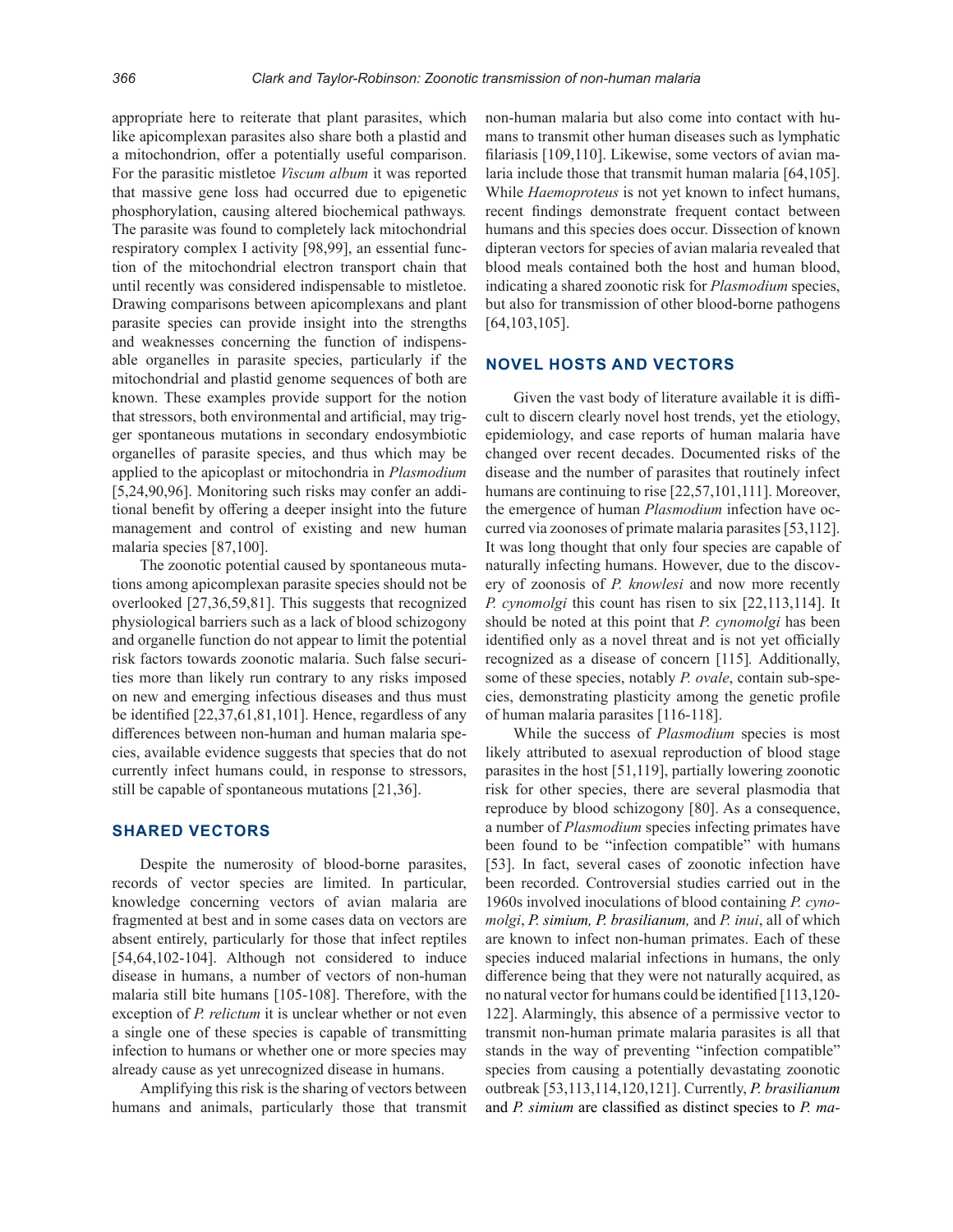*lariae* and *P. vivax*, respectively [123,124], with which they are morphologically similar and likely genetically synonymous. As for initial reports of *P. cynomolgi*, infections of these two primate malaria parasites were very recently naturally acquired but records of the vectors responsible for disease transmission are lacking [122,125]. It is therefore unclear if existing or new vectors contributed to transmission, ie, whether or not vectors of non-human primates were responsible for transmission of these zoonotic parasites [122,125,126]. If naturally acquired infections of these species continue to occur they may induce severe clinical symptoms of malaria in humans, each leading to the potential development of a novel human disease, thus representing a series of zoonotic risks that cannot willfully be ignored [35,56,126].

As discussed previously, extensive zoonosis has already occurred in a number of instances [121,127,128]. Improved DNA-based diagnostics have contributed to increased case reporting of *P. knowlesi* malaria in humans, although infection with this parasite species was probably quite prevalent historically [129]. Indeed, the identification of wide-scale infections of *P. knowlesi* in Southeast Asia was the key factor that led to the declaration of a fifth human malaria parasite [128]. This is despite human-to-human transmission being deemed unlikely [130]. Furthermore, natural transmission of *P. knowlesi* occurred through the bite of a mosquito that also transmits malaria among a species of macaque. Seemingly due to close contact of people with vectors of primate malaria, a single zoonotic event resulted in the new human disease that is evident today [22,112,121,127,131]. Of concern, the vector(s) responsible for transmission of *P. brasilianum and P. simium* are not known. In the coming decades both of these species may be declared a seventh or eighth human malaria parasite [121-123]. This dearth of information concerning both parasites and vectors of human malaria means that our knowledge on this subject is lagging behind. Investigation of zoonotic blood-borne parasites is in its infancy, yet it is critical these risks be identified so that robust public health measures can be implemented [127]. It is difficult to ascertain whether the presentation of new human malaria species is an artefact of recent change or rather it is simply the revelation of interactions that have always occurred. It may be objectively argued that several studies point to the increased intensity of these interactions in recent decades [22,106,131,132].

On a similar theme, recent research suggests the occurrence of crypsis among vectors such that there may be undescribed species of anopheline mosquito additionally transmitting malaria among humans [103]. Again, it is currently not clear whether these interactions have always occurred or whether the ecology of vectors, along with malaria parasite species, has also altered in recent

decades. This adds yet another layer of complexity to zoonotic risk factors as several studies have uncovered accounts of malaria caused by *Plasmodium* species that were initially misdiagnosed, all in locations where a naturally acquired infection was reported [48,114,133]. This raises the likelihood of misidentification of both parasite and vector species [134,135], as a consequence of which identification of potential new disease transmission may be delayed. There is increasing evidence that *P. vivax*, *P. malariae*, and *P. ovale* are often misdiagnosed by conventional light microscopy examination of Giemsa-stained blood smears in regions where there is overlapping distribution of these species. Notably, *P. malariae* is frequently mistaken for *P. ovale* [136-138]. Such errors could quite feasibly extend to the misidentification of a novel human disease as an established human malaria – perhaps due in part to unconscious bias by the microscopist.

Malaria parasite-host triangulation and the strategies of these species appear more plastic and less specialized than initially defined [5,24,56]. Several *Plasmodium* species have likely adapted to exploit new and different ecological niches. Hence, hosts, parasites, and vectors of malaria are each driven to evolve under selection pressures, particularly now in response to anthropogenic factors such as increased encroachment of forested areas through urbanization and the accelerated rate of climate change [5,7,24,30,59,139]. This strongly indicates that blood-borne parasite species are already responding to such environmental flux by seeking new hosts, thus achieving novel ways to transmit malaria. As a result, it is highly probable that a number of plasmodia may be capable of switching host, as suggested by several examples [48,59,105]. However, it should be recognized that adaptation of *Plasmodium* species to their *Anopheles* mosquito vectors involves a complex molecular interplay of non-specific protein expressions [140]. Such interactions between parasite and host are not determined by a single factor. Hence, further research is required to distinguish normal risk from that of zoonotic risk, ie, drivers of disease enhancement versus apparent zoonotic risk factors.

#### **CRYPTIC AND NON-ENDEMIC DISEASE**

The means of spread of established human *Plasmodium* species is well-documented and the distribution of both parasites and vectors is closely monitored by surveillance systems in endemic countries at local, regional, and national levels. Nevertheless, it is important to identify how changing malaria parasite behavior, particularly novel vector transmission, will drive the development and geographical expansion of hitherto unrecognized disease risks. In particular, a need for epidemiological vigilance applies to existing human malaria parasites, especially in non-endemic regions. Asymptomatic cases of human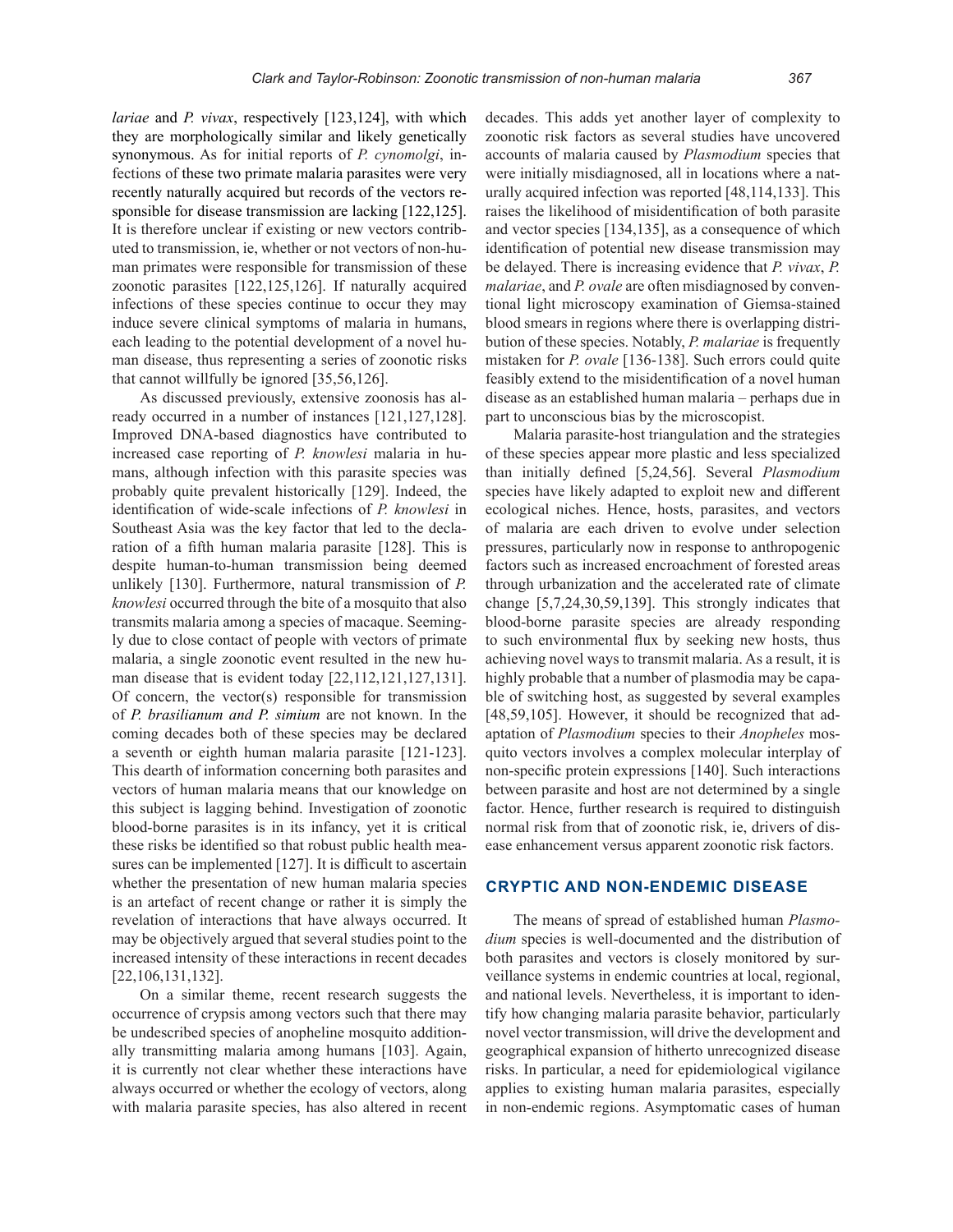malaria are on the rise, making it challenging to detect the disease across all continents [141-143]. Incidence of asymptomatic or latent malaria infections are increasingly recognized as major contributors to the chronicity of local community disease outbreaks, especially in endemic regions where they act as reservoirs of persistent parasitemia [144]. Once thought to be benign, the longterm health of subpatent individuals is now considered to be compromised since asymptomatic malaria has been recently linked to severe presentations of malnutrition, auto-immune deficiencies, and neuropathological abnormalities [143-145].

As asymptomatic cases of malaria often pass unnoticed in non-endemic regions any suspicions of a patient are likely to be dismissed by an unsuspecting medical practitioner, so chronic illness, and even in extreme cases, death may ensue [143]. Situations have arisen in which malaria was contracted via blood transfusion as, due to a lack of screening, asymptomatic donors unknowingly transmitted the disease to immunocompromised patients [142]. Moreover, mixed infections with multiple parasite species are reported with increasing frequency [146-148]. Similarly, some of these infections, dual or otherwise, are increasingly shown to resurge after cessation of initial treatment, as well as to last very long times – three decades or more, with one case reported to be of 50 years' duration [117,149].

Asymptomatic cases of malaria have also made their way into non-endemic regions, where a phenomenon known as "baggage malaria" occurs [150]. This term describes how an asymptomatic or infectious but untreated person arriving from an endemic region passes on malaria to one or more individuals who are close contacts living in a non-endemic region [150]. Hence, by virtue of close proximity – such as living in the same household – and despite themselves not entering an endemic region, the third party contracts the disease via the bite of a novel yet compatible non-endemic mosquito species belonging to the genus *Anopheles* [133]. Asymptomatic baggage malaria likely results from a failure of continual prevention strategies and/or initial adequate treatment of the disease [151]. Since few cases of baggage malaria are symptomatic, authorities are not on high alert to the threat so that asymptomatic infections tend to go unrecognized, thereby creating an opportunity for the spread of imported malaria [141]. Temperature may also play a role, wherein the risk of baggage malaria may increase when infected individuals in non-endemic regions experience a similar climate to endemic regions [152]. This highlights the emerging threat posed by climate change due to the effect on newly permissive vectors and novel presentations of malaria in both endemic and non-endemic regions. Rising temperatures may lead to malaria gaining a foothold in places where it has not occurred in

the recent past and where awareness of its dangers would be slow to be recognized.

## **CONCLUSION**

The cumulative anthropogenic pressures imposed by escalating human development, urbanization, and accelerated rate of climate change are already shown to significantly alter malaria parasite behavior. Changes in the disease itself over recent decades are strong indicators of zoonotic risk. Exposure of *Plasmodium* species to fluctuating environmental conditions have altered clinical presentations, leading to greater intensity of symptoms, ie, drug-resistant strains causing the death of symptomatic individuals and the detrimental long-term health of asymptomatic individuals. Exacerbating these elevated public health risks is a lack of awareness of disease characteristics, potential to contract disease, and zoonotic threat.

Only a thin veil exists between non-human malaria parasites, zoonotic transmission, and the development of new, potentially deadly, human disease. As it stands, that veil is probably gossamer-thin among parasites that infect primates. Serious risks are likely to surface as a result of failure to track and identify species for which human disease (naturally acquired or otherwise) is already documented. It should be stressed that a local absence of a permissive vector is all that stands between an identifiable infectious disease and an emerging disease outbreak. This potentially deadly threat, and others such as novel species, host sharing, and spontaneous mutations at the micro- and macro-scale, should not be viewed as limiting factors that constrain zoonotic transmission.

Complacency in each of the areas described will most likely lead to a mounting threat of disease. While some risks are clearly greater than others (for example, absence of blood stage schizogony and long-term virulence in parasite physiology), in order to avoid catastrophic scenarios as emphasized by infectious diseases of pandemic resurgence, each potential constituent of zoonotic malaria should be considered among all haemosporidians. Any observable differences between *Plasmodium* and other apicomplexans are rudimentary at best. As the history of the scourge of malaria on humankind repeatedly warns, the biological threat from these prokaryotic parasitic organisms is inordinately high. Given such compounding factors as human encroachment and climate change, the risks from malaria look set to rise in coming decades. These risks create novel scenarios that, if undiscovered and/or uncontrolled, may facilitate the emergence of a zoonotic malaria, causing a new human disease that carries the threat of an epidemic or even pandemic outcome.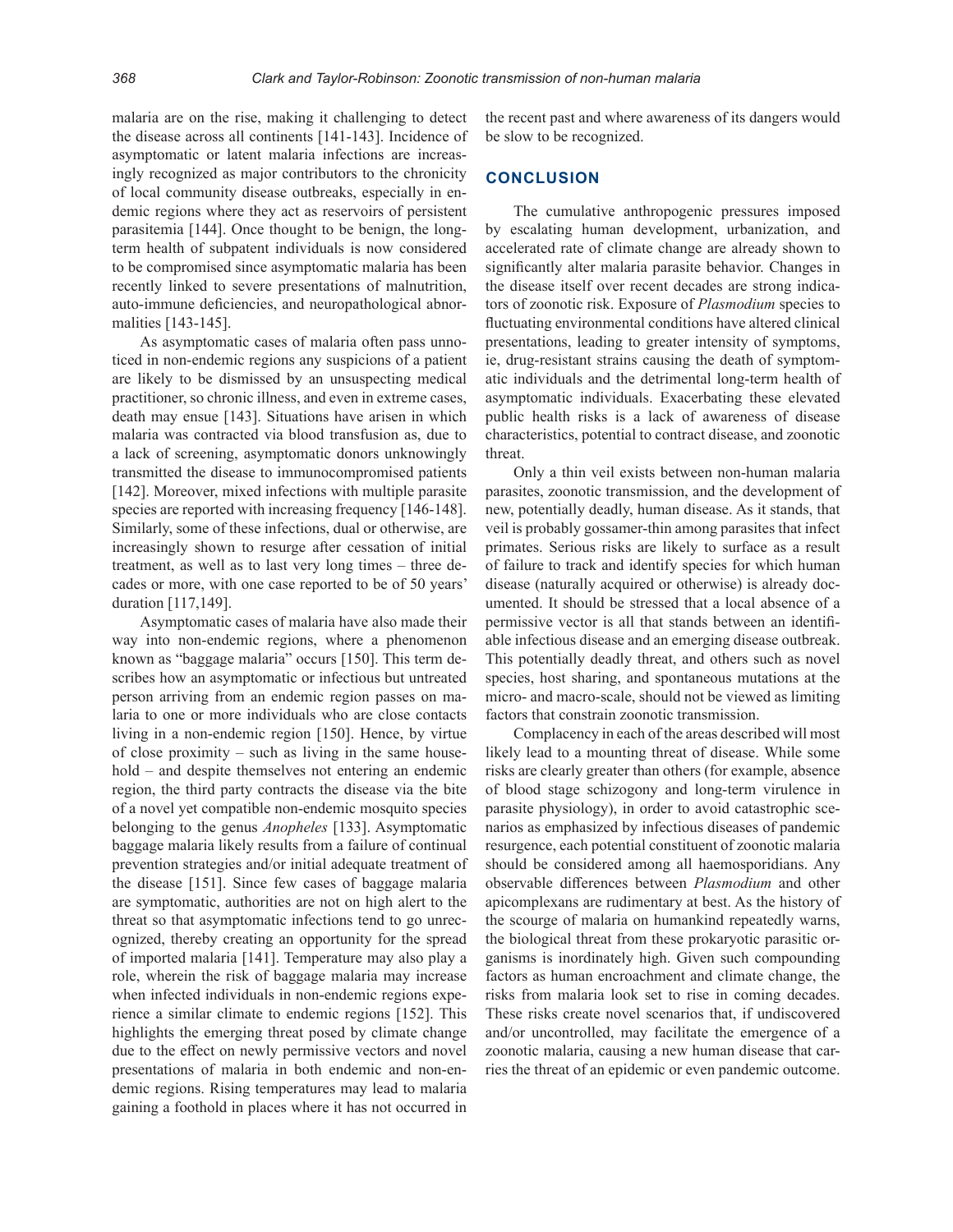#### **REFERENCES**

- 1. Sato S. *Plasmodium*-a brief introduction to the parasites causing human malaria and their basic biology. J Physiol Anthropol. 2021 Jan;40(1):1.
- 2. Faust C, Dobson AP. Primate malarias: Diversity, distribution and insights for zoonotic *Plasmodium*. One Health. 2015 Oct;1:66–75.
- 3. Hoberg EP, Brooks DR. Evolution in action: climate change, biodiversity dynamics and emerging infectious disease. Philos Trans R Soc Lond B Biol Sci. 2015 Apr;370(1665):1–7.
- 4. Hotez PJ. Human parasitology and parasitic diseases: heading towards 2050. Adv Parasitol. 2018;100:29–38.
- 5. Agosta SJ, Janz N, Brooks DR. How specialists can be generalists: resolving the and "parasite paradox" and implications for emerging infectious disease. Zoologia. 2010;27(2):151–62.
- 6. Aleuy OA, Kutz S. Adaptations, life-history traits and ecological mechanisms of parasites to survive extremes and environmental unpredictability in the face of climate change. Int J Parasitol Parasites Wildl. 2020 Jul;12:308–17.
- 7. Amambua-Ngwa A, Amenga-Etego L, Kamau E, Amato R, Ghansah A, Golassa L, et al. Major subpopulations of *Plasmodium falciparum* in sub-Saharan Africa. Science. 2019 Aug;365(6455):813–6.
- 8. Abbate JL, Ezenwa VO, Guégan JF, Choisy M, Nacher M, Roche B. Disentangling complex parasite interactions: protection against cerebral malaria by one helminth species is jeopardized by co-infection with another. PLoS Negl Trop Dis. 2018 May;12(5):e0006483.
- 9. Leung TL. Fossils of parasites: what can the fossil record tell us about the evolution of parasitism? Biol Rev Camb Philos Soc. 2017 Feb;92(1):410–30.
- 10. Mackenzie JS, Smith DW. COVID-19: a novel zoonotic disease caused by a coronavirus from China: what we know and what we don't. Microbiol Aust. 2020 Mar;41(1):MA20013.
- 11. Abebe EC, Dejenie TA, Shiferaw MY, Malik T. The newly emerged COVID-19 disease: a systemic review. Virol J. 2020 Jul;17(1):96.
- 12. Breman JG, Arita I. The confirmation and maintenance of smallpox eradication. N Engl J Med. 1980 Nov;303(22):1263–73.
- 13. Fenollar F, Mediannikov O. Emerging infectious diseases in Africa in the 21st century. New Microbes New Infect. 2018 Sep;26:S10–8.
- 14. Bloom DE, Black S, Rappuoli R. Emerging infectious diseases: A proactive approach. Proc Natl Acad Sci USA. 2017 Apr;114(16):4055–9.
- 15. Venkatramanan S, Lewis B, Chen J, Higdon D, Vullikanti A, Marathe M. Using data-driven agent-based models for forecasting emerging infectious diseases. Epidemics. 2018 Mar;22:43–9.
- 16. Nghochuzie NN, Olwal CO, Udoakang AJ, Amenga-Etego LN, Amambua-Ngwa A. Pausing the fight against malaria to combat the COVID-19 pandemic in Africa: is the future of malaria bleak? Front Microbiol. 2020 Jun;11:1476.
- 17. Bensch S, Canbäck B, DeBarry JD, Johansson T, Hellgren O, Kissinger JC, et al. The genome of haemoproteus tar-

takovskyi and its relationship to human malaria parasites. Genome Biol Evol. 2016 May;8(5):1361–73.

- 18. Park AW, Farrell MJ, Schmidt JP, Huang S, Dallas TA, Pappalardo P, et al. Characterizing the phylogenetic specialism-generalism spectrum of mammal parasites. Proc R Soc B Biol Sci. 2018;285(1874):20172613. https://doi. org/10.1098/rspb.2017.2613.
- 19. Best A, Ashby B, White A, Bowers R, Buckling A, Koskella B, et al. Host-parasite fluctuating selection in the absence of specificity. Proc R Soc B Biol Sci. 2017;284(1866):20171615. https://doi.org/10.1098/ rspb.2017.1615.
- 20. Lover AA, Baird JK, Gosling R, Price RN. Malaria elimination: time to target all species. Am J Trop Med Hyg. 2018 Jul;99(1):17–23.
- 21. Galen SC, Borner J, Martinsen ES, Schaer J, Austin CC, West CJ, et al. The polyphyly of *Plasmodium*: comprehensive phylogenetic analyses of the malaria parasites (order Haemosporida) reveal widespread taxonomic conflict. R Soc Open Sci. 2018 May;5(5):171780.
- 22. Cox-Singh J. *Plasmodium knowlesi*: experimental model, zoonotic pathogen and golden opportunity? Parasitology. 2018 Jan;145(1):1–5.
- 23. World Health Organization. World Malaria Report. 2017. 196 pp. Available from: https://www.who.int/malaria/publications/world-malaria-report-2017/report/en/
- 24. Sibley CH. Genomic analysis informs malaria evolution. Science. 2019 Aug;365(6455):752–3.
- 25. Draper SJ, Sack BK, King CR, Nielsen CM, Rayner JC, Higgins MK, et al. Malaria vaccines: recent advances and new horizons. Cell Host Microbe. 2018 Jul;24(1):43–56.
- 26. World Health Organization. World Malaria Report. 2014. 242 pp. Available from: https://www.who.int/malaria/publications/world\_malaria\_report\_2014/report/en/
- 27. Ward M, Benelli G. Avian and simian malaria: do they have a cancer connection? Parasitol Res. 2017 Mar;116(3):839-45.
- 28. Hazra DK, Samanta A, Karmakar R, Sen K, Bakshi P. Mosquito vector management knowledge, attitude, practices and future of user & environment friendly new generation botanical mosquitocide formulations: a review. Int J Chem Stud. 2017;5(3):32–7.
- 29. Stothard JR, Littlewood DT, Gasser RB, Webster BL. Advancing the multi-disciplinarity of parasitology within the British Society for Parasitology: studies of host-parasite evolution in an ever-changing world. Parasitology. 2018 Nov;145(13):1641–6.
- 30. Gibb R, Franklinos LH, Redding DW, Jones KE. Ecosystem perspectives are needed to manage zoonotic risks in a changing climate. BMJ. 2020 Nov;371:m3389.
- 31. Poulin R, Keeney DB. Host specificity under molecular and experimental scrutiny. Trends Parasitol. 2008 Jan;24(1):24–8.
- 32. Poulin R, Krasnov BR, Mouillot D, Thieltges DW. The comparative ecology and biogeography of parasites. Philos Trans R Soc Lond B Biol Sci. 2011 Aug;366(1576):2379– 90.
- 33. Penczykowski RM, Laine AL, Koskella B. Understanding the ecology and evolution of host-parasite interactions across scales. Evol Appl. 2015 Aug;9(1):37–52.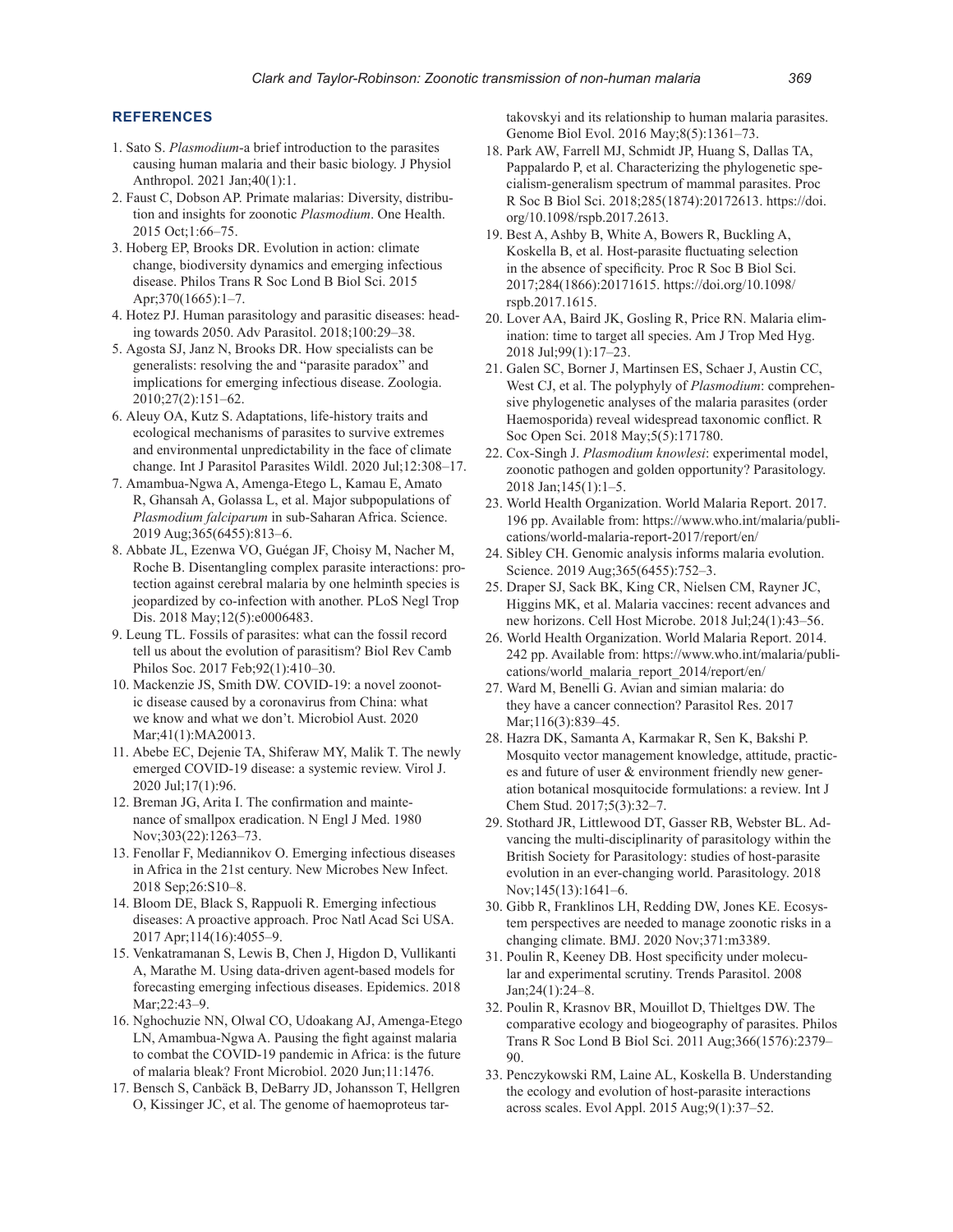- 34. Clark NJ. Phylogenetic uniqueness, not latitude, explains the diversity of avian blood parasite communities worldwide. Glob Ecol Biogeogr. 2018;27(6):744–55.
- 35. Smith ML, Styczynski MP. Systems biology-based investigation of host–*Plasmodium* interactions. Trends Parasitol. 2018 Jul;34(7):617–32.
- 36. Fecchio A, Wells K, Bell JA, Tkach VV, Lutz HL, Weckstein JD, et al. Climate variation influences host specificity in avian malaria parasites. Ecol Lett. 2019 Mar;22(3):547– 57.
- 37. Fecchio A, Bell JA, Pinheiro RB, Cueto VR, Gorosito CA, Lutz HL, et al. Avian host composition, local speciation and dispersal drive the regional assembly of avian malaria parasites in South American birds. Mol Ecol. 2019 May; 28(10): 2681-93.
- 38. Douglas A, Draper S, Hill A, Williams A, Illingworth J. Treatment and prevention of malaria. 2015;Patent 9:181,313. Available from: https://patents.google.com/ patent/US9181313B2/en
- 39. Gutiérrez-López R, Bourret V, Loiseau C. Is host selection by mosquitoes driving vector specificity of parasites? A review on the avian malaria model. Front Ecol Evol. 2020;8:287.
- 40. Ramasamy R. Zoonotic malaria global overview and research and policy needs. Front Public Health. 2014 Aug;2:123.
- 41. Wu J, Tian L, Yu X, Pattaradilokrat S, Li J, Wang M, et al. Strain-specific innate immune signaling pathways determine malaria parasitemia dynamics and host mortality. Proc Natl Acad Sci USA. 2014 Jan;111(4):E511–20.
- 42. Boundenga L, Ngoubangoye B, Ntie S, Moukodoum ND, Renaud F, Rougeron V, et al. Rodent malaria in Gabon: diversity and host range. Int J Parasitol Parasites Wildl. 2019 Aug;10:117–24.
- 43. Johnson PT, de Roode JC, Fenton A. Why infectious disease research needs community ecology. Science. 2015 Sep;349(6252):1259504.
- 44. Aebischer T, Matuschewski K, Hartmann S. Editorial: Parasite infections: from experimental models to natural systems. Front Cell Infect Microbiol. 2018 Feb;8:12.
- 45. Pigeault R, Vézilier J, Cornet S, Zélé F, Nicot A, Perret P, et al. Avian malaria: a new lease of life for an old experimental model to study the evolutionary ecology of *Plasmodium*. Philos Trans R Soc B Biol Sci. 2015;370(1675):20140300.
- 46. Zurell D, Pollock LJ, Thuiller W. Do joint species distribution models reliably detect interspecific interactions from co-occurrence data in homogenous environments? Ecography. 2018;41(11):1812–9.
- 47. Ponce-Toledo RI, López-García P, Moreira D. Horizontal and endosymbiotic gene transfer in early plastid evolution. New Phytol. 2019 Oct;224(2):618–24.
- 48. Perkins SL. Species concepts and malaria parasites: detecting a cryptic species of *Plasmodium*. Proc Biol Sci. 2000 Nov;267(1459):2345–50.
- 49. Aldhebiani AY. Species concept and speciation. Saudi J Biol Sci. 2018 Mar;25(3):437–40.
- 50. Minkah NK, Schafer C, Kappe SH. Humanized mouse models for the study of human malaria parasite biology, pathogenesis, and immunity. Front Immunol. 2018

Apr;9:807.

- 51. Birget PL, Greischar MA, Reece SE, Mideo N. Altered life history strategies protect malaria parasites against drugs. Evol Appl. 2017 Nov;11(4):442–55.
- 52. Vanhove MP, Thys S, Decaestecker E, Antoine-Moussiaux N, De Man J, Hugé J, et al. Global change increases zoonotic risk, COVID-19 changes risk perceptions: a plea for urban nature connectedness. Cities Health. 2020:1–9.
- 53. Sharp PM, Plenderleith LJ, Hahn BH. Ape origins of human malaria. Annu Rev Microbiol. 2020 Sep;74(1):39–63.
- 54. Otero L, Schall JJ, Cruz V, Aaltonen K, Acevedo MA. The drivers and consequences of unstable *Plasmodium* dynamics: a long-term study of three malaria parasite species infecting a tropical lizard. Parasitology. 2018 Oct;146(4):1–9.
- 55. Belay ED, Kile JC, Hall AJ, Barton-Behravesh C, Parsons MB, Salyer S, et al. Zoonotic disease programs for enhancing global health security. Emerg Infect Dis. 2017 Dec; 23(13): S65–70.
- 56. Nada Raja T, Hu TH, Zainudin R, Lee KS, Perkins SL, Singh B. Malaria parasites of long-tailed macaques in Sarawak, Malaysian Borneo: a novel species and demographic and evolutionary histories. BMC Evol Biol. 2018 Apr;18(1):49.
- 57. Dayananda KK, Achur RN, Gowda DC. Epidemiology, drug resistance, and pathophysiology of *Plasmodium vivax* malaria. J Vector Borne Dis. 2018 Jan-Mar;55(1):1–8.
- 58. Bernot RJ, Poulin R. Ecological stoichiometry for parasitologists. Trends Parasitol. 2018 Nov;34(11):928–33.
- 59. Pulgarín-R PC, Gómez JP, Robinson S, Ricklefs RE, Cadena CD. Host species, and not environment, predicts variation in blood parasite prevalence, distribution, and diversity along a humidity gradient in northern South America. Ecol Evol. 2018 Mar;8(8):3800–14.
- 60. Kariuki SN, Williams TN. Human genetics and malaria resistance. Hum Genet. 2020 Jun;139(6-7):801–11.
- 61. Cornet S, Nicot A, Rivero A, Gandon S. Avian malaria alters the dynamics of blood feeding in *Culex pipiens* mosquitoes. Malar J. 2019 Mar;18(1):82.
- 62. Perkins SL. Malaria's many mates: past, present, and future of the systematics of the order Haemosporida. J Parasitol. 2014 Feb;100(1):11–25.
- 63. Pérez-Tris J, Hasselquist D, Hellgren O, Krizanauskiene A, Waldenström J, Bensch S. What are malaria parasites? Trends Parasitol. 2005 May;21(5):209–11.
- 64. Moens MA, Pérez-Tris J. Discovering potential sources of emerging pathogens: south America is a reservoir of generalist avian blood parasites. Int J Parasitol. 2016 Jan;46(1):41–9.
- 65. Huang X, Ellis VA, Jönsson J, Bensch S. Generalist haemosporidian parasites are better adapted to a subset of host species in a multiple host community. Mol Ecol. 2018 Nov;27(21):4336–46.
- 66. Videvall E, Palinauskas V, Valkiūnas G, Hellgren O. Host transcriptional responses to high- and low-virulent avian malaria parasites. Am Nat. 2020 Jun;195(6):1070–84.
- 67. Liu W, Li Y, Learn GH, Rudicell RS, Robertson JD, Keele BF, et al. Origin of the human malaria parasite *Plasmodium falciparum* in gorillas. Nature. 2010 Sep;467(7314):420–5.
- 68. Waters AP, Higgins DG, McCutchan TF. *Plasmodium falci-*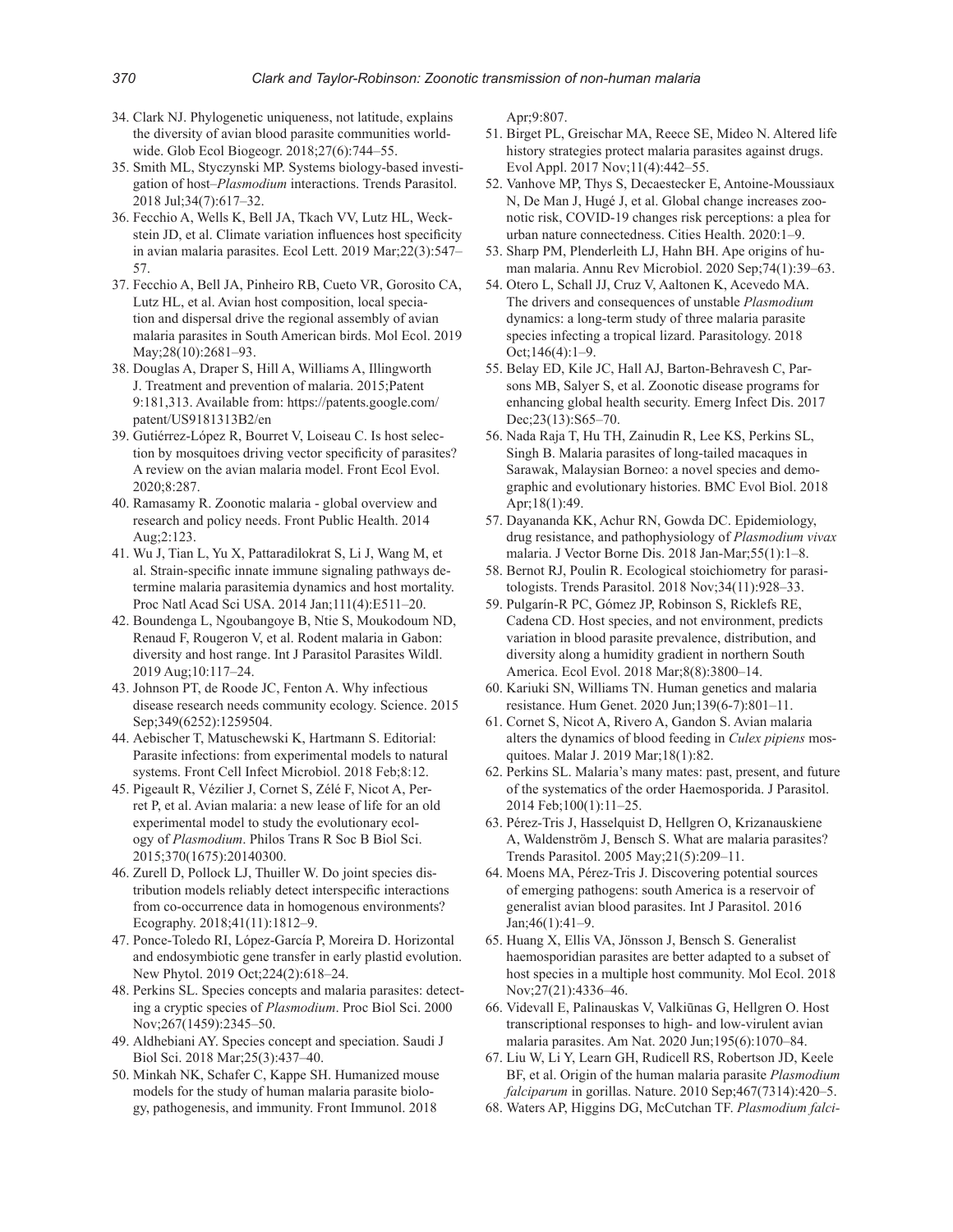*parum* appears to have arisen as a result of lateral transfer between avian and human hosts. Proc Natl Acad Sci USA. 1991 Apr;88(8):3140–4.

- 69. Cormier LA. The historical ecology of human and wild primate malarias in the new world. Diversity (Basel). 2010;2(2):256–80.
- 70. Aunin E, Böhme U, Sanderson T, Simons ND, Goldberg TL, Ting N, et al. Genomic and transcriptomic evidence for descent from *Plasmodium* and loss of blood schizogony in *Hepatocystis* parasites from naturally infected red colobus monkeys. PLoS Pathog. 2020 Aug;16(8):e1008717.
- 71. McLendon SB. Experimental attempts to infect man with avian malaria. Am J Hyg. 1943;37(1):19–20.
- 72. Kafsack BF, Rovira-Graells N, Clark TG, Bancells C, Crowley VM, Campino SG, et al. A transcriptional switch underlies commitment to sexual development in malaria parasites. Nature. 2014 Mar;507(7491):248–52.
- 73. Graumans W, Jacobs E, Bousema T, Sinnis P. When Is a *Plasmodium*-infected mosquito an infectious mosquito? Trends Parasitol. 2020 Aug;36(8):705–16.
- 74. Budria A, Candolin U. How does human-induced environmental change influence host-parasite interactions? Parasitology. 2014 Apr;141(4):462–74.
- 75. Brunner FS, Eizaguirre C. Can environmental change affect host/parasite-mediated speciation? Zoology (Jena). 2016 Aug;119(4):384–94.
- 76. Heitman J. Evolution of eukaryotic microbial pathogens via covert sexual reproduction. Cell Host Microbe. 2010 Jul;8(1):86–99.
- 77. Weedall GD, Hall N. Sexual reproduction and genetic exchange in parasitic protists. Parasitology. 2015 Feb;142(S1 Suppl 1):S120–7.
- 78. Lobo CA, Cursino-Santos JR, Singh M, Rodriguez M. *Babesia divergens*: a drive to survive. Pathogens. 2019 Jul;8(3):95.
- 79. Franken G, Richter J, Labisch A. Can we be sure that the human *Plasmodium* exoerythrocytic developmental stages occur exclusively in the liver? Parasitol Res. 2020 Feb;119(2):667–73.
- 80. Venugopal K, Hentzschel F, Valkiūnas G, Marti M. *Plasmodium* asexual growth and sexual development in the haematopoietic niche of the host. Nat Rev Microbiol. 2020 Mar;18(3):177–89.
- 81. Ivanova K, Zehtindjiev P, Mariaux J, Dimitrov D, Georgiev BB. Avian haemosporidians from rain forests in Madagascar: molecular and morphological data of the genera *Plasmodium, Haemoproteus* and *Leucocytozoon*. Infect Genet Evol. 2018 Mar;58:115–24.
- 82. Oude Munnink BB, Sikkema RS, Nieuwenhuijse DF, Molenaar RJ, Munger E, Molenkamp R, et al. Transmission of SARS-CoV-2 on mink farms between humans and mink and back to humans [Online ahead of print.]. Science. 2020 Nov:eabe5901. https://doi.org/10.1126/science.abe5901.
- 83. Su XZ, Lane KD, Xia L, Sá JM, Wellems TE. *Plasmodium* genomics and genetics: new insights into malaria pathogenesis, drug resistance, epidemiology, and evolution. Clin Microbiol Rev. 2019 Jul;32(4):e00019–19.
- 84. Seeber F, Aliverti A, Zanetti G. The plant-type ferredoxin-NADP+ reductase/ferredoxin redox system as a possible drug target against apicomplexan human parasites. Curr

Pharm Des. 2005;11(24):3159–72.

- 85. McFadden GI, Reith ME, Munholland J, Lang-Unnasch N. Plastid in human parasites. Nature. 1996 Jun;381(6582):482.
- 86. Ralph SA, van Dooren GG, Waller RF, Crawford MJ, Fraunholz MJ, Foth BJ, et al. Tropical infectious diseases: metabolic maps and functions of the *Plasmodium falciparum* apicoplast. Nat Rev Microbiol. 2004 Mar;2(3):203– 16.
- 87. Boucher MJ, Yeh E. Plastid-endomembrane connections in apicomplexan parasites. PLoS Pathog. 2019 Jun;15(6):e1007661.
- 88. Roos DS, Crawford MJ, Donald RG, Fraunholz M, Harb OS, He CY, et al. Mining the *Plasmodium* genome database to define organellar function: what does the apicoplast do? Philos Trans R Soc Lond B Biol Sci. 2002 Jan;357(1417):35–46.
- 89. Lasonder E, Rijpma SR, van Schaijk BC, Hoeijmakers WA, Kensche PR, Gresnigt MS, et al. Integrated transcriptomic and proteomic analyses of *P. falciparum* gametocytes: molecular insight into sex-specific processes and translational repression. Nucleic Acids Res. 2016 Jul;44(13):6087–101.
- 90. Tang Y, Meister TR, Walczak M, Pulkoski-Gross MJ, Hari SB, Sauer RT, et al. A mutagenesis screen for essential plastid biogenesis genes in human malaria parasites. PLoS Biol. 2019 Feb;17(2):e3000136.
- 91. Cortleven A, Marg I, Yamburenko MV, Schlicke H, Hill K, Grimm B, et al. Cytokinin regulates the etioplast-chloroplast transition through the two-component signaling system and activation of chloroplast-related genes. Plant Physiol. 2016 Sep;172(1):464–78.
- 92. Han T, Sinha RP, Häder DP. UV-A/blue light-induced reactivation of photosynthesis in UV-B irradiated cyanobacterium, *Anabaena* sp. J Plant Physiol. 2001;158(11):1403–13.
- 93. Kwong WK, Del Campo J, Mathur V, Vermeij MJ, Keeling PJ. A widespread coral-infecting apicomplexan with chlorophyll biosynthesis genes. Nature. 2019 Apr;568(7750):103–7.
- 94. Miller KR, Cushman RA. A chloroplast membrane lacking photosystem II. Thylakoid stacking in the absence of the photosystem II particle. BBA - Bioenerg. 1979;546(3):481–97.
- 95. Johnson MP, Ruban AV. Arabidopsis plants lacking PsbS protein possess photoprotective energy dissipation. Plant J. 2010 Jan;61(2):283–9.
- 96. Zervas A, Petersen G, Seberg O. Mitochondrial genome evolution in parasitic plants. BMC Evol Biol. 2019 Apr;19(1):87.
- 97. Sá JM, Kaslow SR, Moraes Barros RR, Brazeau NF, Parobek CM, Tao D, et al. *Plasmodium vivax* chloroquine resistance links to pvcrt transcription in a genetic cross. Nat Commun. 2019 Sep;10(1):4300.
- 98. Maclean AE, Hertle AP, Ligas J, Bock R, Balk J, Meyer EH. Absence of complex I is associated with diminished respiratory chain function in European mistletoe. Curr Biol. 2018 May;28(10):1614–1619.e3.
- 99. Senkler J, Rugen N, Eubel H, Hegermann J, Braun HP. Absence of complex I implicates rearrangement of the respiratory chain in European mistletoe. Curr Biol. 2018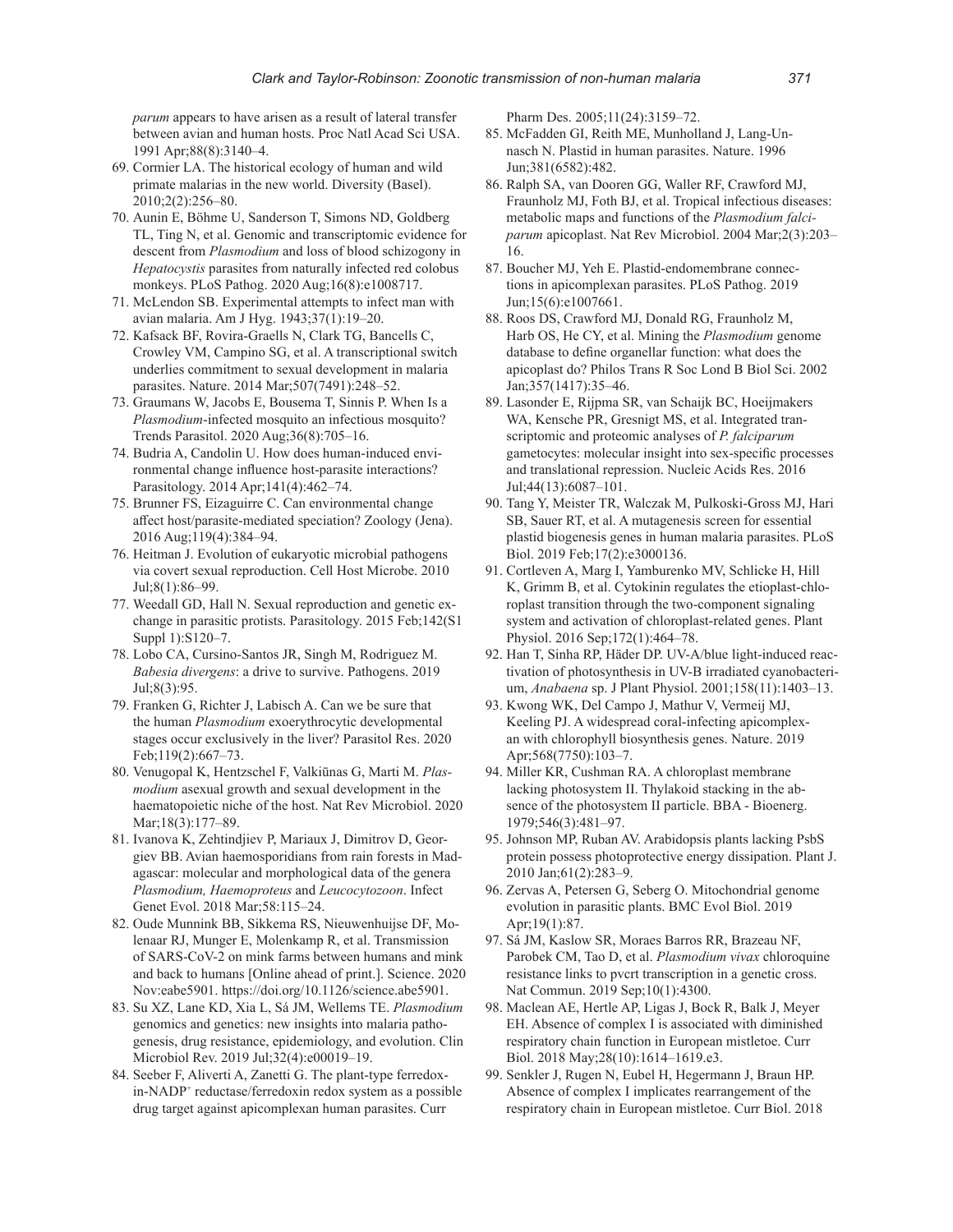May;28(10):1606–1613.e4.

- 100. Kennedy K, Cobbold SA, Hanssen E, Birnbaum J, Spillman NJ, McHugh E, et al. Delayed death in the malaria parasite *Plasmodium falciparum* is caused by disruption of prenylation-dependent intracellular trafficking. PLoS Biol. 2019 Jul;17(7):e3000376.
- 101. Markus MB. Biological concepts in recurrent *Plasmodium vivax* malaria. Parasitology. 2018 Nov;145(13):1765– 71.
- 102. Valkiūnas G, Iezhova TA. Keys to the avian malaria parasites. Malar J. 2018 May;17(1):212.
- 103. Ogola EO, Chepkorir E, Sang R, Tchouassi DP. A previously unreported potential malaria vector in a dry ecology of Kenya. Parasit Vectors. 2019 Feb;12(1):80.
- 104. Smith MM, Van Hemert C, Handel CM. Evidence of *Culiseta* mosquitoes as vectors for *Plasmodium* parasites in Alaska. J Vector Ecol. 2019 Jun;44(1):68–75.
- 105. Santiago-Alarcon D, Havelka P, Schaefer HM, Segelbacher G. Bloodmeal analysis reveals avian *Plasmodium* infections and broad host preferences of *Culicoides* (Diptera: Ceratopogonidae) vectors. PLoS One. 2012;7(2):e31098.
- 106. Prugnolle F, Durand P, Neel C, Ollomo B, Ayala FJ, Arnathau C, et al. African great apes are natural hosts of multiple related malaria species, including *Plasmodium falciparum*. Proc Natl Acad Sci USA. 2010 Jan;107(4):1458– 63.
- 107. Martinelli A, Culleton R. Non-human primate malaria parasites: out of the forest and into the laboratory. Parasitology. 2018 Jan;145(1):41–54.
- 108. Verhulst NO, Smallegange RC, Takken W. Mosquitoes as potential bridge vectors of malaria parasites from non-human primates to humans. Front Physiol. 2012 Jun;3:197.
- 109. Manguin S, Bangs MJ, Pothikasikorn J, Chareonviriyaphap T. Review on global co-transmission of human *Plasmodium* species and *Wuchereria bancrofti* by *Anopheles* mosquitoes. Infect Genet Evol. 2010 Mar;10(2):159–77.
- 110. Taylor MJ, Hoerauf A, Bockarie M. Lymphatic filariasis and onchocerciasis. Lancet. 2010 Oct;376(9747):1175–85.
- 111. Ndo C, Kopya E, Donbou MA, Njiokou F, Awono-Ambene P, Wondji C. Elevated *Plasmodium infection* rates and high pyrethroid resistance in major malaria vectors in a forested area of Cameroon highlight challenges of malaria control. Parasit Vectors. 2018 Mar;11(1):157.
- 112. Loy DE, Liu W, Li Y, Learn GH, Plenderleith LJ, Sundararaman SA, et al. Out of Africa: origins and evolution of the human malaria parasites *Plasmodium falciparum* and *Plasmodium vivax*. Int J Parasitol. 2017 Feb;47(2- 3):87–97.
- 113. Chin W, Contacos PG, Coatney GR, Kimball HR. A naturally acquired quotidian-type malaria in man transferable to monkeys. Science. 1965 Aug;149(3686):865.
- 114. Ta TH, Hisam S, Lanza M, Jiram AI, Ismail N, Rubio JM. First case of a naturally acquired human infection with *Plasmodium cynomolgi*. Malar J. 2014 Feb;13(1):68.
- 115. Voorberg-van der Wel AM, Zeeman AM, Nieuwenhuis IG, van der Werff NM, Klooster EJ, Klop O, et al. A dual fluorescent *Plasmodium cynomolgi* reporter line reveals in vitro malaria hypnozoite reactivation. Commun Biol. 2020 Jan;3(1):7.
- 116. Sutherland CJ, Tanomsing N, Nolder D, Oguike M,

Jennison C, Pukrittayakamee S, et al. Two nonrecombining sympatric forms of the human malaria parasite *Plasmodium ovale* occur globally. J Infect Dis. 2010 May; 201(10): 1544–50.

- 117. Nolder D, Oguike MC, Maxwell-Scott H, Niyazi HA, Smith V, Chiodini PL, et al. An observational study of malaria in British travellers: *plasmodium ovale wallikeri* and *Plasmodium ovale curtisi* differ significantly in the duration of latency. BMJ Open. 2013 May;3(5):e002711.
- 118. Sutherland CJ. Persistent parasitism: the adaptive biology of malariae and ovale malaria. Trends Parasitol. 2016 Oct;32(10):808–19.
- 119. Schaer J, Perkins SL, Ejotre I, Vodzak ME, Matuschewski K, Reeder DM. Epauletted fruit bats display exceptionally high infections with a *Hepatocystis* species complex in South Sudan. Sci Rep. 2017 Jul;7(1):6928.
- 120. Deane LM, Deane MP, Ferreira Neto J. Studies on transmission of simian malaria and on a natural infection of man with *Plasmodium simium* in Brazil. Bull World Health Organ. 1966;35(5):805–8.
- 121. Jongwutiwes S, Putaporntip C, Iwasaki T, Sata T, Kanbara H. Naturally acquired *Plasmodium knowlesi* malaria in human, Thailand. Emerg Infect Dis. 2004 Dec;10(12):2211-3.
- 122. Lalremruata A, Magris M, Vivas-Martínez S, Koehler M, Esen M, Kempaiah P, et al. Natural infection of *Plasmodium brasilianum* in humans: man and monkey share quartan malaria parasites in the Venezuelan Amazon. EBioMedicine. 2015 Jul;2(9):1186–92.
- 123. Talundzic E, Ravishankar S, Nayak V, Patel DS, Olsen C, Sheth M, et al. First full draft genome sequence of *Plasmodium brasilianum*. Genome Announc. 2017 Feb;5(6):4–6.
- 124. Grigg MJ, Snounou G. *Plasmodium simium*: a Brazilian focus of anthropozoonotic vivax malaria? Lancet Glob Health. 2017 Oct;5(10):e961–2.
- 125. Brasil P, Zalis MG, de Pina-Costa A, Siqueira AM, Júnior CB, Silva S, et al. Outbreak of human malaria caused by *Plasmodium simium* in the Atlantic Forest in Rio de Janeiro: a molecular epidemiological investigation. Lancet Glob Health. 2017 Oct;5(10):e1038–46.
- 126. Zaw MT, Lin Z. Human *Plasmodium knowlesi* infections in South-East Asian countries. J Microbiol Immunol Infect. 2019 Oct;52(5):679–84.
- 127. Anstey NM, Grigg MJ. Zoonotic malaria: the better you look, the more you find. J Infect Dis. 2019 Feb;219(5):679–81.
- 128. White NJ. *Plasmodium knowlesi*: the fifth human malaria parasite. Clin Infect Dis. 2008 Jan;46(2):172–3.
- 129. Lee KS, Cox-Singh J, Brooke G, Matusop A, Singh B. *Plasmodium knowlesi* from archival blood films: further evidence that human infections are widely distributed and not newly emergent in Malaysian Borneo. Int J Parasitol. 2009 Aug;39(10):1125–8.
- 130. Imai N, White MT, Ghani AC, Drakeley CJ. Transmission and control of *Plasmodium knowlesi*: a mathematical modelling study. PLoS Negl Trop Dis. 2014 Jul;8(7):e2978.
- 131. Imwong M, Madmanee W, Suwannasin K, Kunasol C, Peto TJ, Tripura R, et al. Asymptomatic natural human infections with the simian malaria parasites *Plasmodium cynomolgi* and *Plasmodium knowlesi*. J Infect Dis. 2019